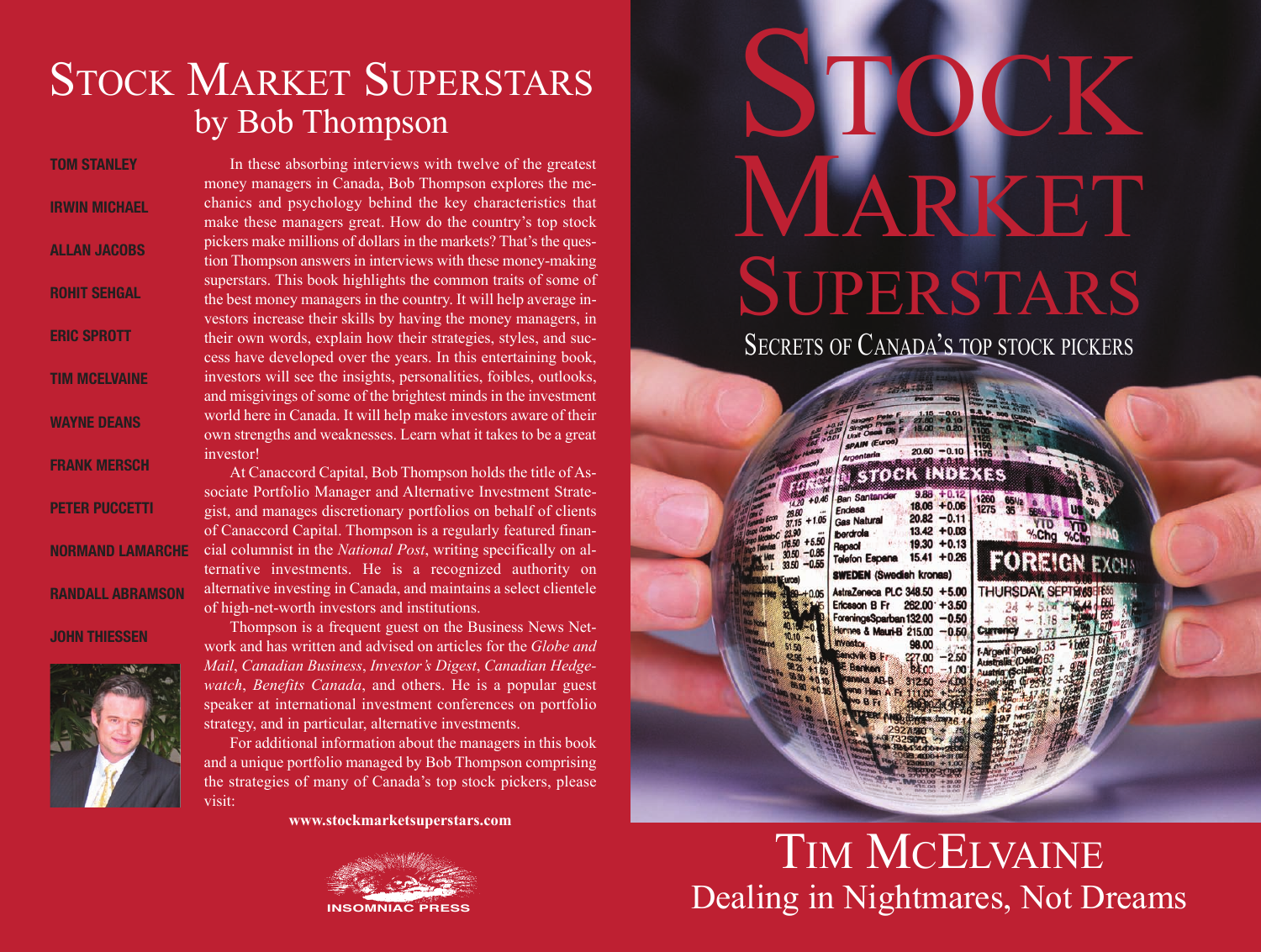

# **Tim McElvaine Dealing in Nightmares, Not Dreams**

# **"I make Homer Simpson look active because there's not that much excitement happening in my office."**

As the ex-chief investment officer for Peter Cundill's company, Tim McElvaine is all about deep value investing. If you wondered what the definition of deep value investing is, it is buying the equity of companies that are beaten up, unwanted, and unloved. Even hearing their name will sometimes make you cringe. As Tim says, "We deal in nightmares, not dreams." So why would you buy nightmares, you say? Well, because if you pick the right ones, you get a great bargain on the purchase price, and this is how Tim says he makes his money. With a 20 percent annualized return (16 percent net to investors) for the last ten years until December 31, 2007, "nightmares" have turned into dreamy performance for Tim's investors.

As a value investor who is strict in his style, he will build up the cash when he can't find bargains. Surprisingly, he has been able to achieve these returns while holding a lot of cash over the years. In 1997, the average cash position in the fund was 59 percent, and at various times over the last decade, the fund has averaged 20 percent-plus in cash. What even makes the performance more remarkable is that there are hardly any resource stocks that have accounted for the performance. Chances are, you won't have heard of many of the com-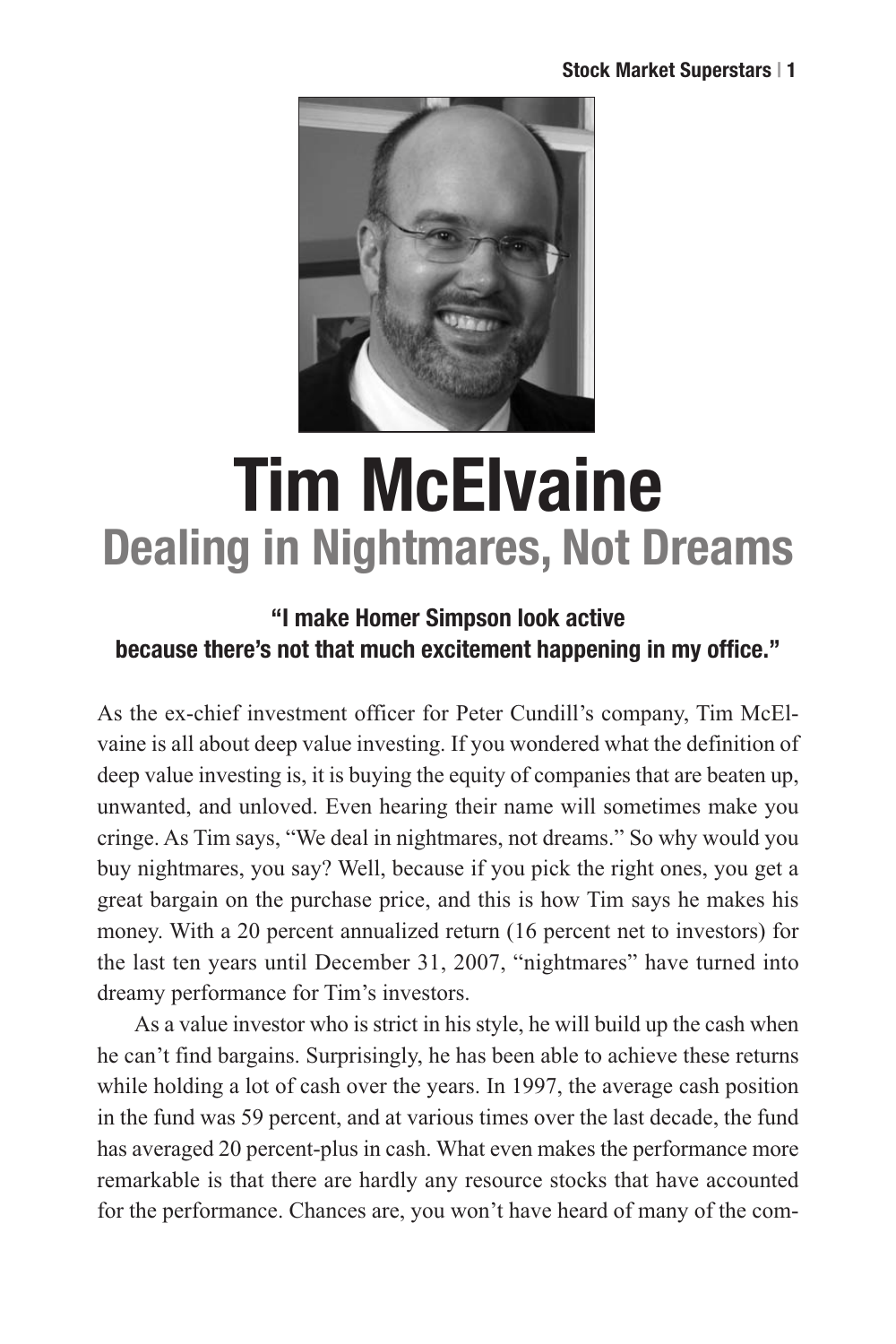panies that Tim has owned over the years.

Buying stocks with a margin of safety can also help to reduce your downside and can result in amazing consistency. Tim is one of only a couple of managers I can think of who have not had a down year in the last ten years. Other than a drop during 2002, and the recent drop at the beginning of 2008, the chart for the McElvaine Investment Trust has generally been a nice upward sloping line over the last ten years with very few bumps along the way. Even in 2007, in which many "value managers" were beaten up, he squeezed in a positive return by the tightest of margins. The style has been pretty easy on the nerves over the years, and it proves repeatedly that to make a lot of money over time, you just need to avoid the big drops during the bad times.

Known for his witty and self-deprecating humour, it is always fun to chat with Tim. Putting yourself down in a fun way I think actually helps people to stay humble, which is one of the traits of the most successful investors. I actually had to convince him that he should be included in this book. When I asked him why he developed a value philosophy, he said, "I am not as bright as growth managers, so it was logical for me to do this." When asked why he tends to hold stocks for so long, he says, "Because it takes so long for them to go up," referring to the fact that many value managers get into stocks a bit early.

I first met Tim in 2006 after doing some research on value managers. The McElvaine Investment Trust had one of the best and most consistent return profiles going, and upon further examination, I found the results and process to be very repeatable. I called his office in Vancouver and arranged a meeting to sit down and talk about his philosophy. We had to book a meeting a couple of weeks out because Tim is only in Vancouver every so often, living full time in the beautiful city of Victoria, B.C.

What I love about many of the Stock Market Superstars profiled in this book is that most have small unassuming offices. Tim is no exception. With only a few people working at the firm, including Kim and Di, who Tim constantly praises in his updates, the office in downtown Vancouver is very small. We chatted the first time in Tim's office, which was about as plain as could be, with simply a laptop on his desk. I interviewed him a second time in his room at the Four Seasons Vancouver in May 2008 just after one of the more brutal drubbings for value stocks in years.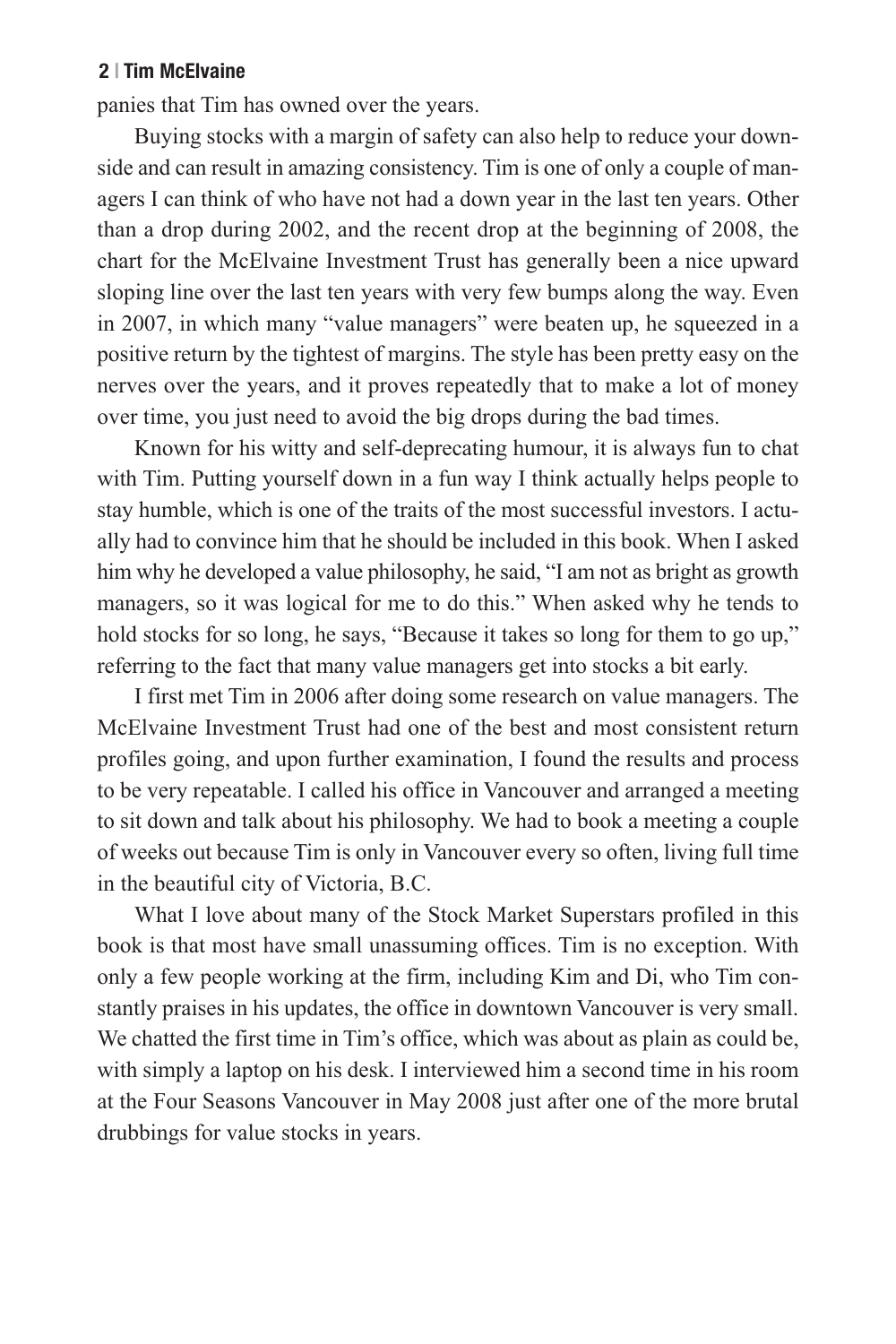Bob:

#### **You were the CIO at Cundill. How did that come about?**

#### Tim:

At the time, I was working in Bermuda for the Bank of Butterfield taking my CFA. I wanted to get more involved in the investment business, and I went through a list of people who I view as mentors. John Templeton was on the list, Peter Cundill was on the list, and someone from Trimark, what was his name?

#### **Robert Krembil?**

Krembil was on the list. This was in 1989, 1990, which was not a great time for stocks and not a great time for hiring. Out of them, Peter showed the most interest, so I hounded him. He had to either change his fax number or hire me. Thankfully, he hired me, so I moved to Vancouver and started working with him, and that would have been in March of '91.

#### **Nothing like persistence, then?**

Nothing. Yeah, persistence. Companies get lots of resumes, but people who send resumes who obviously know a little bit about what you do I think is so important. So when people say they're looking for a job these days, if they can tailor the package they're sending to the person they're sending it to, it goes a long way.

**Mark Holowesko used to run the Templeton Growth Fund. He called Templeton at 27 years old, or 25, and said, "I want to work for you," and Templeton said, "Go get your CFA and then talk to me."**

**He went back a few years later with his CFA—three years later or whenever he finished it—Templeton said, "Sure." I think he gave Mark the Templeton Growth Fund at 27 years old, right? The people at Cundill today are fairly young when you look at them. Is that something that Peter did, is he'll bring somebody young in with not a lot of experience and say, "I'll teach you the value way"? Or did you have a lot of experience before you went and saw Peter?**

No, but Pete's a value investor. They're cheap that way.

#### **Right, right. So they run their businesses that way too.**

No, I didn't. What I did do is send Peter a lot of very specific ideas, so I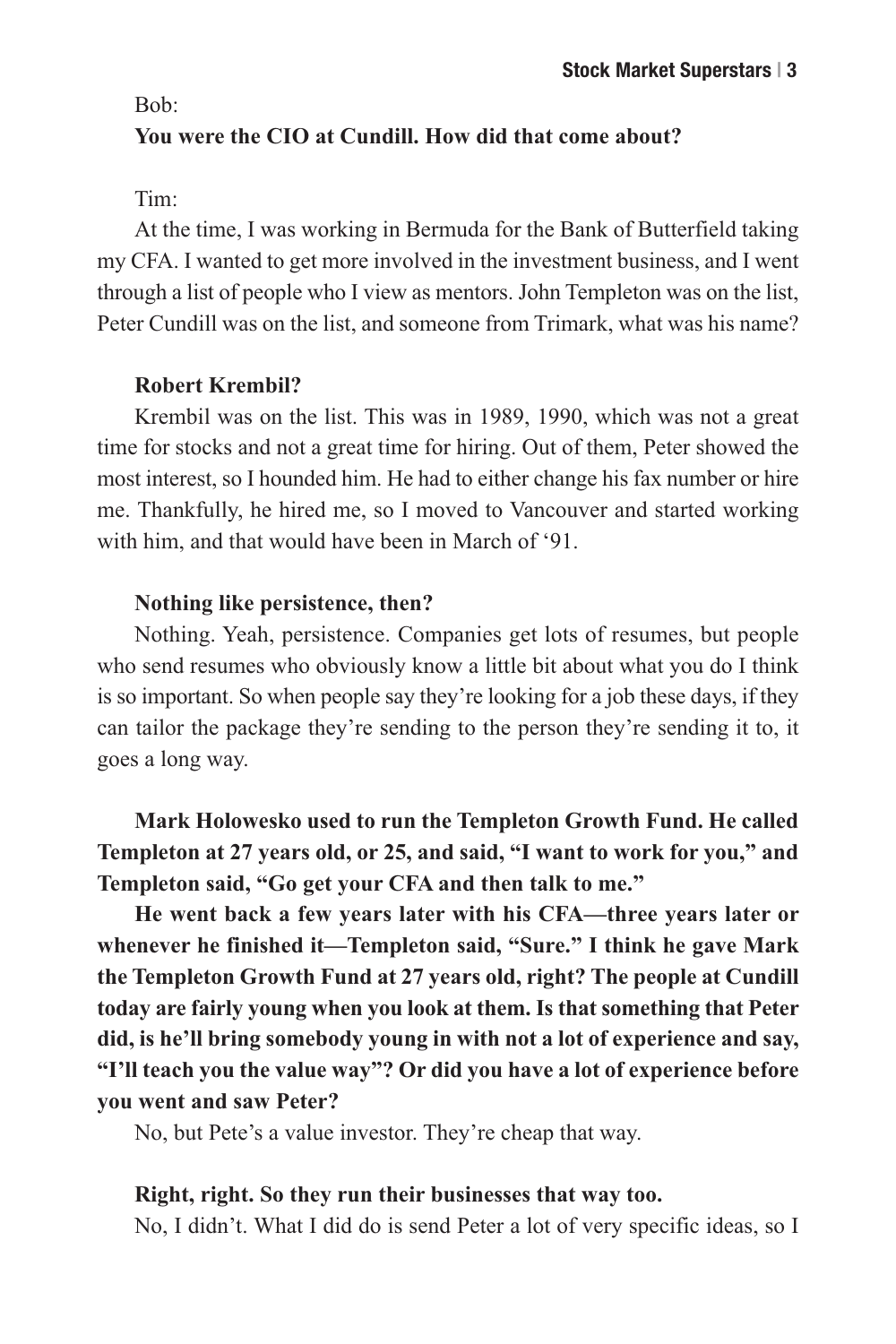think he had an idea of how I thought. Then when I went to start to work with him, it was kind of just working, how I always approached stuff and how he approached stuff.

# **How long did you work for him before you were a CIO? It was pretty quick, wasn't it?**

The advantage was there were only two of us, so [laughs] I didn't have to climb to the top of a ladder. We had fifteen people in the firm, but there were only two on the investment side.

#### **How much money did the firm manage?**

Probably about \$300 million, give or take a little bit, and going down because it was 1991, so things weren't going too well.

# **You have an accounting degree and a CFA. A lot of people have CFAs and a lot of people don't have either one and do fine. So which one do you think was better, as far as helping you with what you do?**

I didn't have the personality to do your job, so that meant I became a CA. It's a language thing. A CA is like learning French—there's nothing magical there, but it makes you quite comfortable with the lingo and mostly with the BS that people toss out. Then it also makes you understand how divorced accounting sometimes is from the reality of the situation. So you're not in awe of it; you say, "Well, that's crap." What they're doing for accounting is whatever the CAs or CPAs want, but that's not what's happening in the economics of the business. The CFA—and God bless the CFA because as long as they keep that program, there won't be very many people doing my thing in the business. So the CFA was interesting to me because it's where I wanted to go, but there's an awful lot of stuff in it that doesn't apply to what you or I would do on a day-to-day basis.

**My accountant who's a CA told me this. He said, "What do accountants use for birth control?" I said, "What?" He said, "Their personalities." [Laughs] That came from my accountant. That wasn't me. Obviously, you said you sent Peter some ideas. You were a value guy before you met Peter Cundill. How did you evolve into that, rather than a growth investor?**

Well, partially given that I was a CA, I obviously had low self-esteem,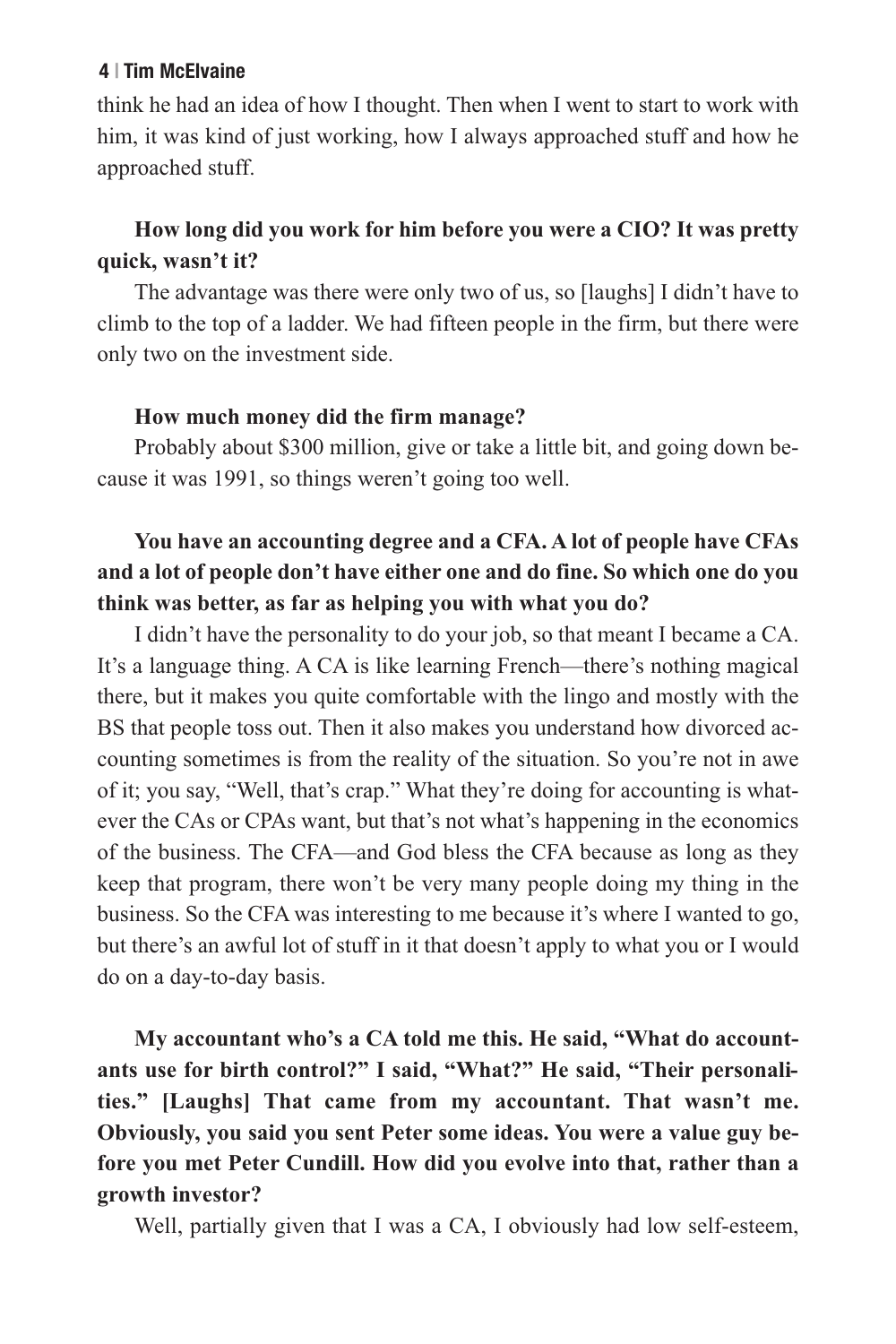and when you have low self-esteem, you work towards value stocks. If I really thought I was that smart, maybe I would have been a growth guy. That's kind of what got me towards it. In the '80s, I had read a lot of stuff about Buffett and Ben Graham and John Templeton. I had been to a number of John Templeton AGMs in Toronto in the early '80s, so it felt like a better fit to how I thought about the world.

# **Do you remember the first stock business experience or when you became interested in the stock market, or when you started buying stocks?**

My first experience—other than the lemonade-stand-on-the-side-of-theroad-type stuff? My first experience in business was probably when I was about 12. We lived on a farm. I decided, with certainly my parents' "encouragement" so to speak, to produce eggs and sell them to the neighbours. I ended up getting twenty chickens or something like that. We built a coop. My dad put up the capital cost and lent me the money to build a chicken coop and the wiring to buy the chickens. Then my theory was the chickens would lay the eggs, and I'd sell the eggs to the neighbours, and we'd pay my dad and then make some money for myself, and this would be my enterprise. So I had visions of being the chicken king of Kingston, Ontario.

Well, you know, agriculture is a tough business. First of all, the chickens' eggs kept breaking, so I had to change their feed. Then the foxes came by and ate the odd chicken, which doesn't do very good for production. Then winter came and the eggs would freeze before I came home. Finally, for the poor egg that made it from the chicken into my fridge, sometimes my mom took them without telling me. I quickly moved into bankruptcy in my chicken business. We ended up selling them to the farmer across the road, and he slaughtered them. After that, I decided I didn't want to do anything in agriculture, and picking stocks seemed a heck of a lot easier than taking care of chickens, so I kind of worked towards that.

# **You had seen a business go through a rough time, so you're familiar with that.**

As well as the liquidation value; I was quite familiar with it.

# **You were a value trap, weren't you?**

Yeah. Yeah.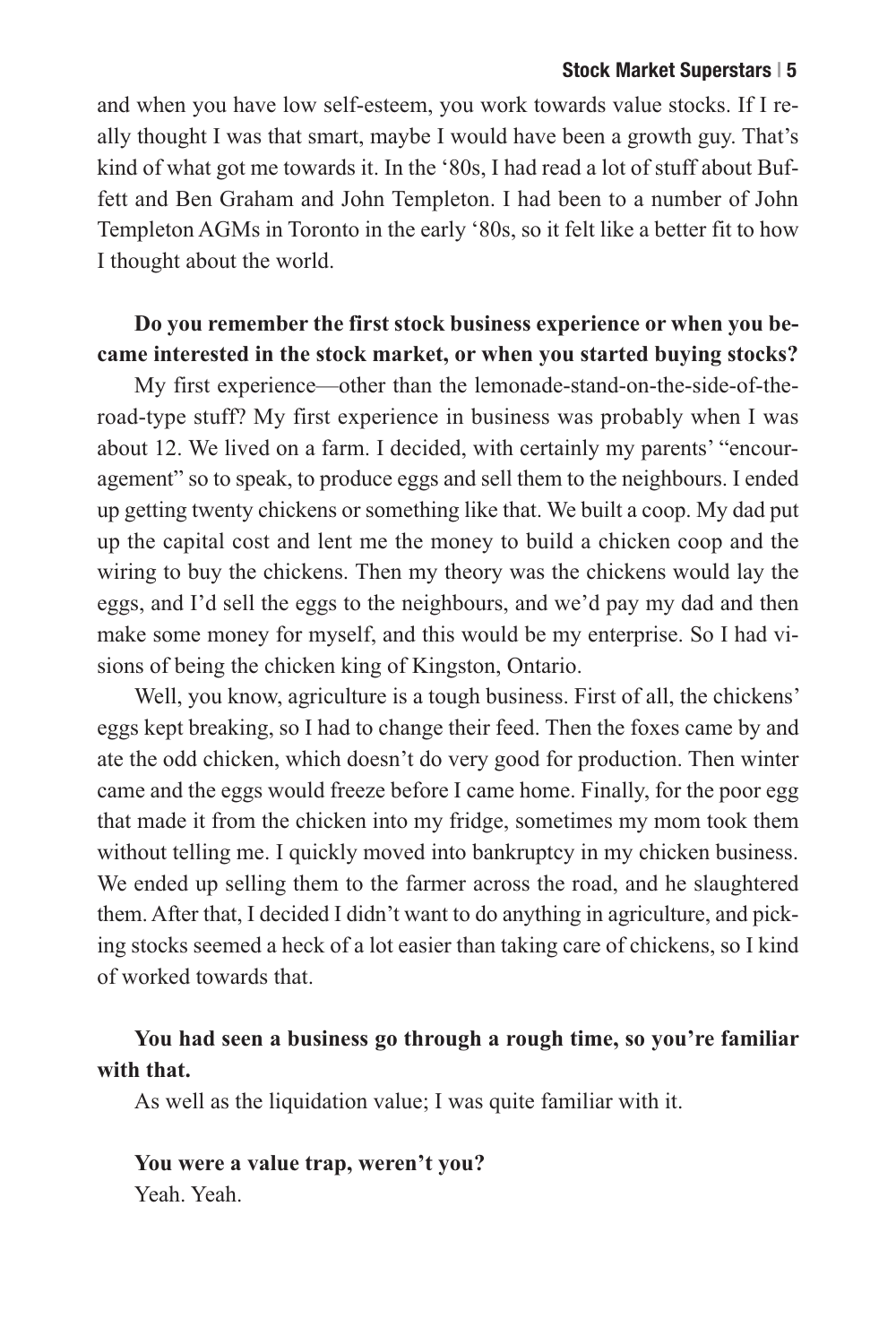#### **You wouldn't buy your business even at a cheap price?**

No, it was not a good business, but I think like my early stocks, like everyone else, I was kind of lurching around trying to figure out how to do this. I looked at technical analysis. I tried to think about growth stuff. I think I had some Wardair and some Pop Shoppes International at one stage, and I think Wardair made some money and Pop Shoppes went to zero. Sometime around that area I kind of bumped into Buffett and then Ben Graham and I thought, "Okay, well, that makes sense. Here's more of a framework that makes sense to me."

**Your personality has a lot to do with how you invest money a lot of times. Some of these growth guys that are out there, they're cocky. You could look at somebody and say, "That's going to be a growth investor." Somebody else can say, "That's going to be a value investor," because value investors seem to be more conservative in their personal lives. They're softer spoken.**

Yeah. Yeah, I guess so, meaning if you want to party, find a growth guy. I think that's what you're saying.

# **Yeah, maybe. But none of the growth guys are as funny as you are, and you don't even know it. Now, were there some lessons that you learned from Peter?**

Yeah. The two biggest things are, when you have the courage of your convictions—if you're right—then don't worry about what other people think. The second thing is it always takes longer than you think for stuff to work out. That would be the two I recall at this moment.

#### **Your average holding period is a long time with stocks, right?**

Yeah. We own stocks for a long time quite simply because it takes a long time for them to go up. If they went up quickly, I'd love to have high turnover and sell them quickly, but it'd take a long time to go up.

#### **There was a poster that you saw a long time ago that you read …**

Oh, yeah. Yeah.

#### **How did that affect you**?

A lot of people who come into the business want to do something. They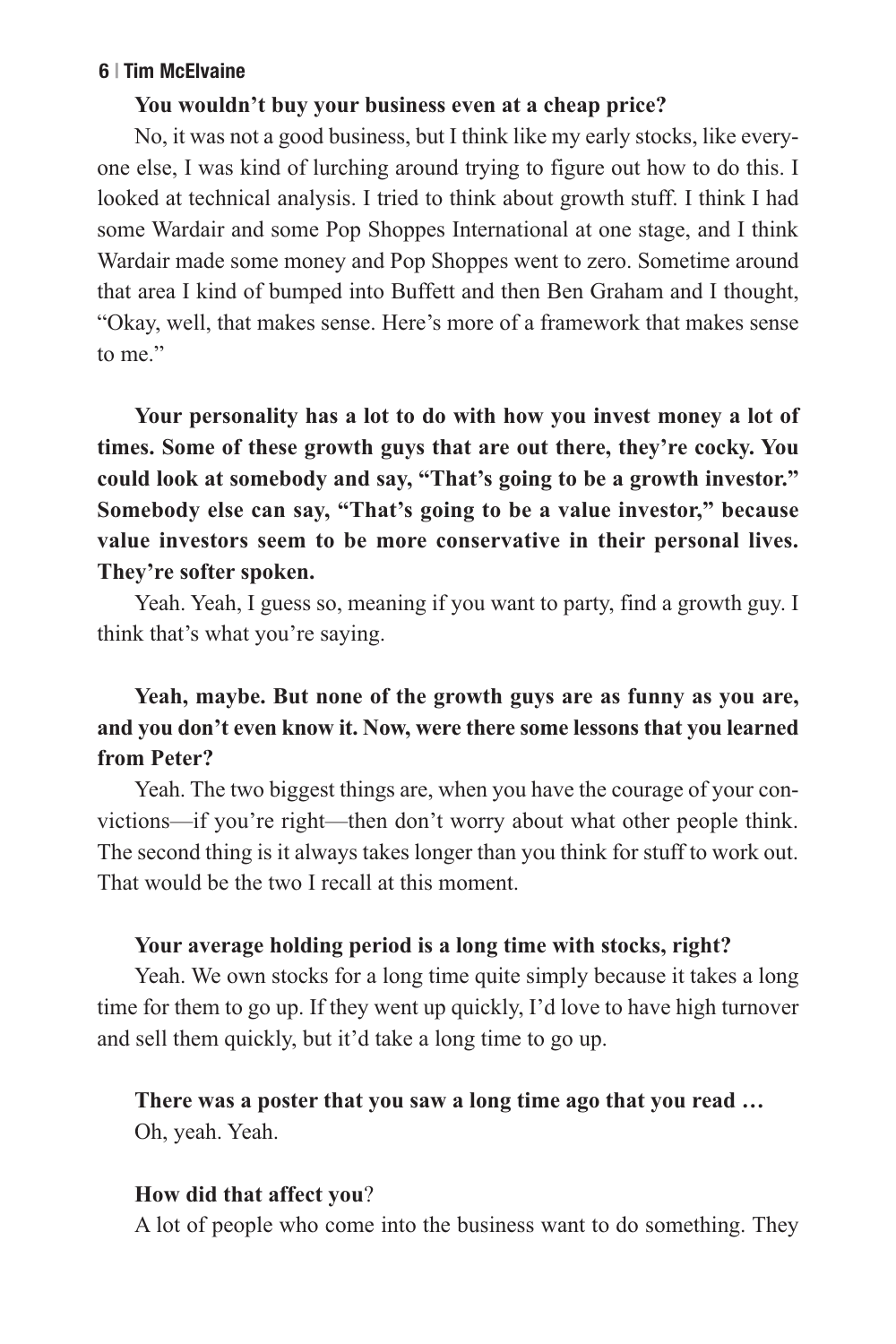like the activity, I think it comes a little bit from—our business today is like Xbox on steroids, right? You can get the game in front of you, you see the lights flashing, you can hit a button and buy and hit another button and sell. There's lots of adrenalin; it's exciting. So for me, I kind of operate at a completely different spectrum. I make Homer Simpson look active because there's not that much excitement happening in my office. I can go to the bathroom and not worry that I missed making a million dollars because of a portfolio decision. So my sister had this poster up that said, "Sometimes I sit and think, and sometimes I just sit." That kind of summarizes a day at the office for me.

# **In other words, if there's nothing to do, nothing to buy, then don't spend the money.**

Then don't do it. Yeah.

**One of the best hedge fund managers of all time, George Soros, the big macro guy, said exactly the same thing. He said, "I sit there…I do nothing…until if I see a big pile of money in the corner, then I'll go pick it up, and I'll bring it over." And then he said, "I'll sit and do nothing for a long time until I find another big pile of money." It's interesting because he has a totally different philosophy from what you do, but he was really saying the same thing.**

Yeah, it's kind of like.…

#### **You don't feel the need to always be busy.**

Yeah, Buffett talks about how you don't have to swing at every pitch. It's kind of like value investing. Certainly, maybe investing in general is really boredom with moments of pure panic in between. A lot of time there's nothing to do, and then all of a sudden there'll be those moments where there's something to do. You need to make sure that in the boredom times, you are getting yourself ready to act when you need to. But you don't need to do everything every minute. I think that's the most important thing I learned.

**Do you think most people have the ability to be as patient as you need to be? It certainly doesn't seem like it because you have to be extremely patient. You've owned stocks for years before they go up, and then they'll go up 50 percent in three months.**

It's helpful to be somewhat challenged, so time passes and I'm still think-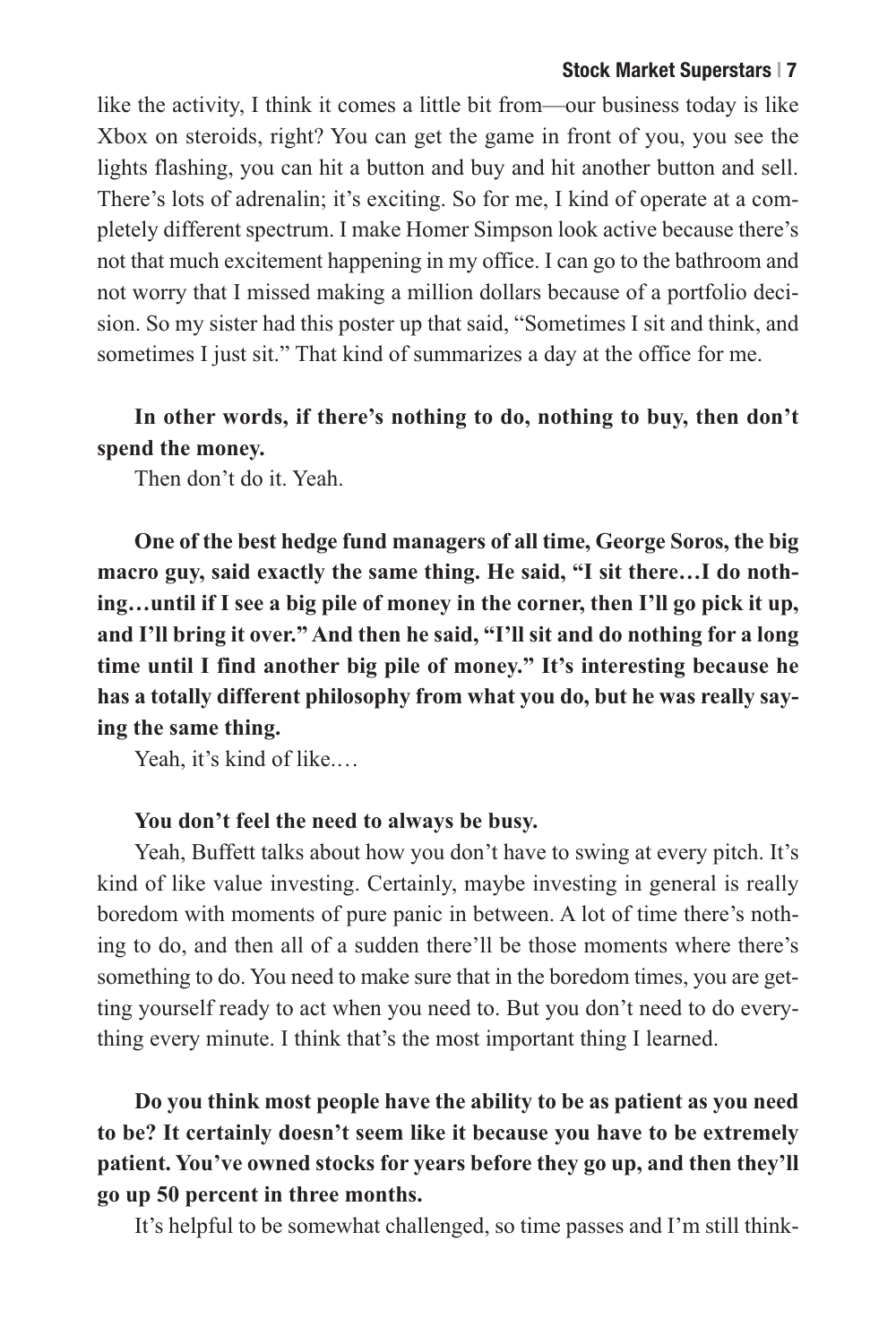ing well of stuff. I think if you're confident with what you're doing and you see the value building over time, then you don't mind waiting at all. It's a lot easier to do than you think. The important thing is not to get distracted by greener fields, because every day you come in there'll be something over there that looks like it might be more interesting. It's kind of like with a girlfriend or a boyfriend, and for sure if you're on a diet you can look at the menu, but you'd better not go and start sampling unless you've decided you're no longer on the diet. Same thing with investing, for me at least. It's fine to go and look at all these other stocks to see because they look interesting. To actually make the purchase and sale decision, you have to be really careful because the only thing we control in this business is when you buy and when you sell. That's the only one thing I can do. I can't make the stock go up or down.

# **Frank Mersch said the one thing he could do better is to be more patient. He said that he owned 30 percent of Canadian Natural Resources, of the entire company, at \$0.10 a share. He said that he got bored with it and sold it. He said, "Can you imagine?"**

I had over 10 percent of Denison Mines at one stage. It went up a little bit, and I thought, "Wow! Ooh, ain't I bright?" So I think I sold it for \$0.15 or whatever. The interesting thing too is quite often the ideas you're most focused on will languish and the one that you've kept in the portfolio because you think it's cheap but you're not expecting anything out of it this year…suddenly something happens. So, yeah, it's kind of funny that way. You start a year and you never know exactly where your gains are going to come from, at least in my case.

#### **What are the three things that you look for when you assess a stock?**

There are actually like three and a half, and the half thing I'm a little bit reluctant to talk about because most people think I'm dumb when I mention it, but, regardless, I will. First thing is, "Does it trade for less than it's worth?" which you know every person will say that. So you figure out what you think the company is worth, and we go through a four-step process to do that. We look at liquidation value. We look at kind of a break up value. What would a private market buyer pay for it? We also look at what happens if things go the way we think. I try and model out three years. I don't try and go out a long period, but try and go out a couple of years and say, "This is where I think they're going, and if they're going in that direction, what does it mean the company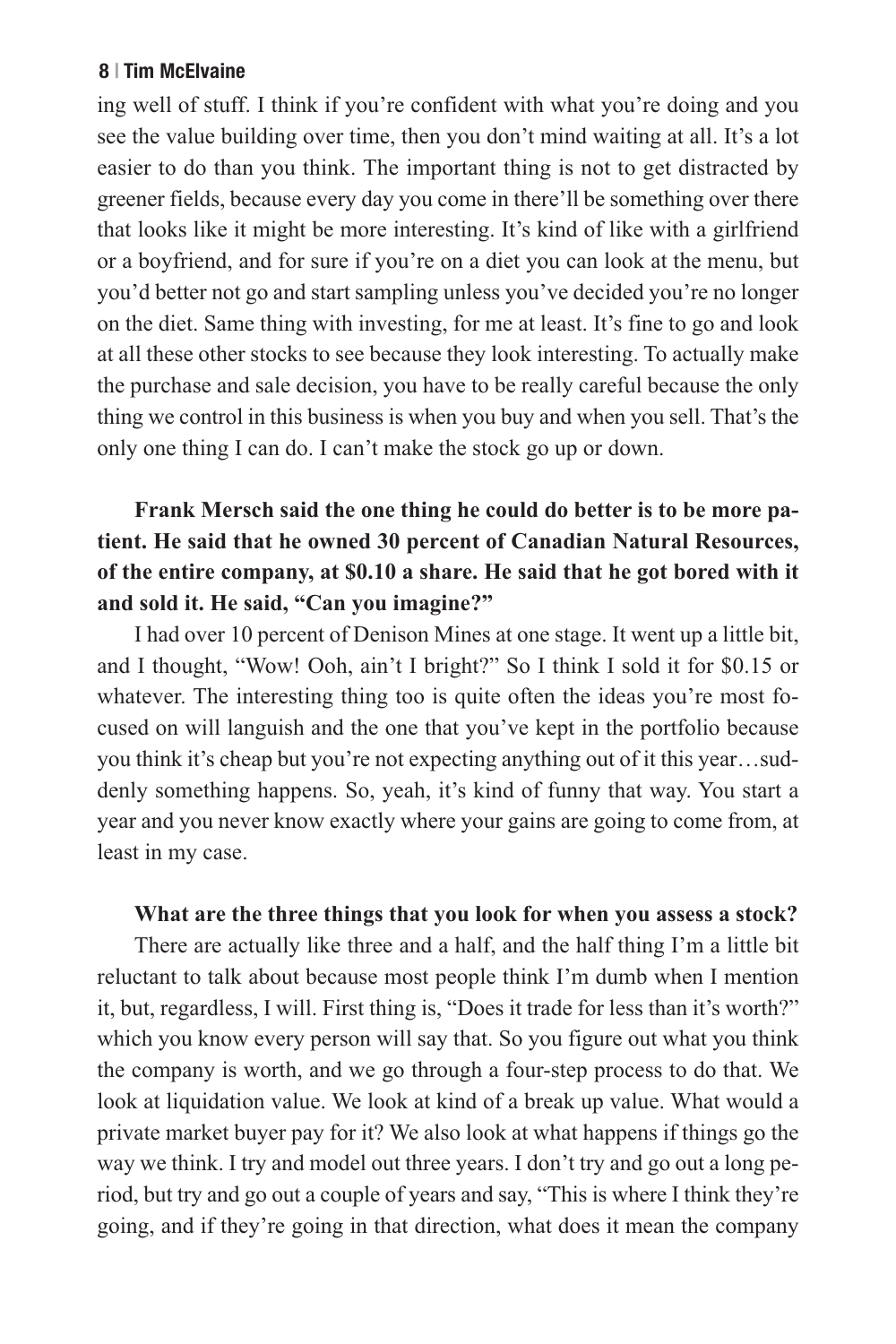will look like in three years?" What will happen to cash primarily? Not so much worried about earnings, but what will happen to cash over that period? A fourth one is a kind of discounted cash flow, but there are so many things you can play around with when you go out longer term. I'm really careful not to let the Excel spreadsheet rule me. In fact, I much prefer analysis that you can do with a pencil and a piece of paper to one that's very elaborate with multiple spreadsheets. That's the first thing. Does it trade for less than you think it's worth?

The second thing is, "How volatile is that estimate of what it's worth?" Think of the story of "The Three Little Pigs." If you take an example of a straw hut, at the first sign of difficulty, the first time a wolf comes around, it'll get blown down. Then, perhaps a comparison to that is Nortel. When Nortel was a hundred bucks, the winds came up and the company blew up essentially, and the valuation was way too high. So that's a straw hut. I kind of look for brick houses in the three little pigs lingo, and what I mean there is you feel like you have a strong foundation in what you're buying. Because I'm a value investor, your brick house won't look like a beautiful waterfront property on Lake Muskoka or West Vancouver. The roof might be damaged, the window might be missing, it might need a paint job, but "the bones" in real estate lingo are good, and then that gives you your foundation.

We owned shares of a company called Sun-Rype many years ago, and even if Sun-Rype may be no money for a number of years, I felt comfortable that its presence, its position in the marketplace, had an intrinsic value, that no matter what I could get our money back. So that's what I mean in having a firm foundation. Going back a step, the first thing was, "Does it trade for less than it's worth?" How volatile is that estimate? The volatility you want is on the upside and not on the downside.

The third thing is to determine whether management is for or against you. Basically, are they in the same boat as you, the management and the board? Many times, a good board has saved us from a difficult situation.

The half, as I call it, the three and a half thing, is I try and look for situations where the sellers don't care about price. What I mean there is when you're buying a stock, if the seller is thinking carefully about whether or not they ought to sell, then it's a tougher decision to buy because you're basically betting the buyer is wrong. I prefer situations where people just want out, and that can happen. There are a couple of reasons. One is it's an area people don't want to be involved in, meaning there's really bad news. It can be specific to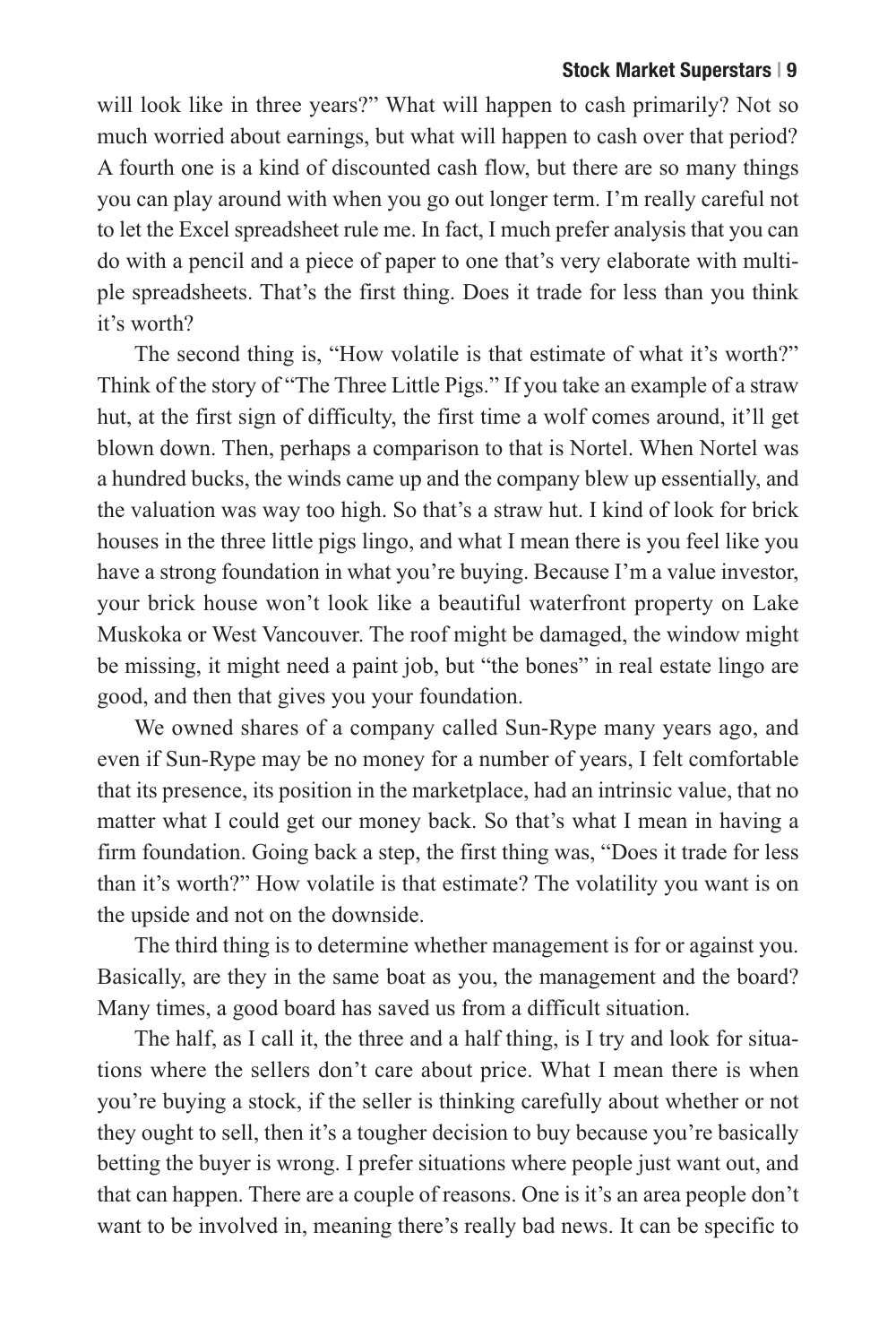a stock or it could be an industry. An example might be newspapers these days. People just don't want to be involved in newspaper stock, so they sell them. That'll lead to depressed valuations. A second reason is if there's some type of constraint that prevents them from buying the stock. For example, with a bond, because I do distressed too, I would ask if there was a bankruptcy filing, then you might have someone sell the bonds because they can't own those shares in their portfolio, or those bonds in their portfolio. The third reason, and the one I tend to use the most, is a corporate event. For example, a spinout, a rights issue, something happens like that. An example there is we own some shares in a company called Citadel Broadcasting, the third largest radio broadcaster in the U.S. It suffers from two things: one, people don't like radio, so they're not particularly interested. Secondly, it existed before, but primarily a large portion of it's float, or a large portion of the shares that are currently outstanding came in June of last year when they acquired ABC Radio from Disney. They gave Disney shares in Citadel, and Disney then spun those shares out to Disney shareholders. So very roughly speaking, if you had \$5,000 in Disney, today you'd have about \$40 in Citadel stock. The inclination then is I don't even want to look at the Citadel. I'll just sell it because Disney is the company I bought. That's what I mean as a spinout, someone just wants to get rid of the security without thinking about price, and that's when we like to get involved.

#### **That was the situation with TELUS bonds a few years ago.**

TELUS was the same thing. I actually didn't end up buying them, so I missed that one, but I looked at them, that's for sure.

#### **They went down to \$0.50 on the dollar.**

Yeah, yeah.

# **When did you take over the Cundill LP? Is that what it was called at the time?**

At that time, I was living in Ontario. I came back to Vancouver to work with Peter on Value Fund. I acquired Cundill Capital Limited Partnership at that time and changed the name.

#### **Peter, he had a lot of his own money in it at that time. Does he still?**

No, Peter has been very generous with me, not only allowing me to set up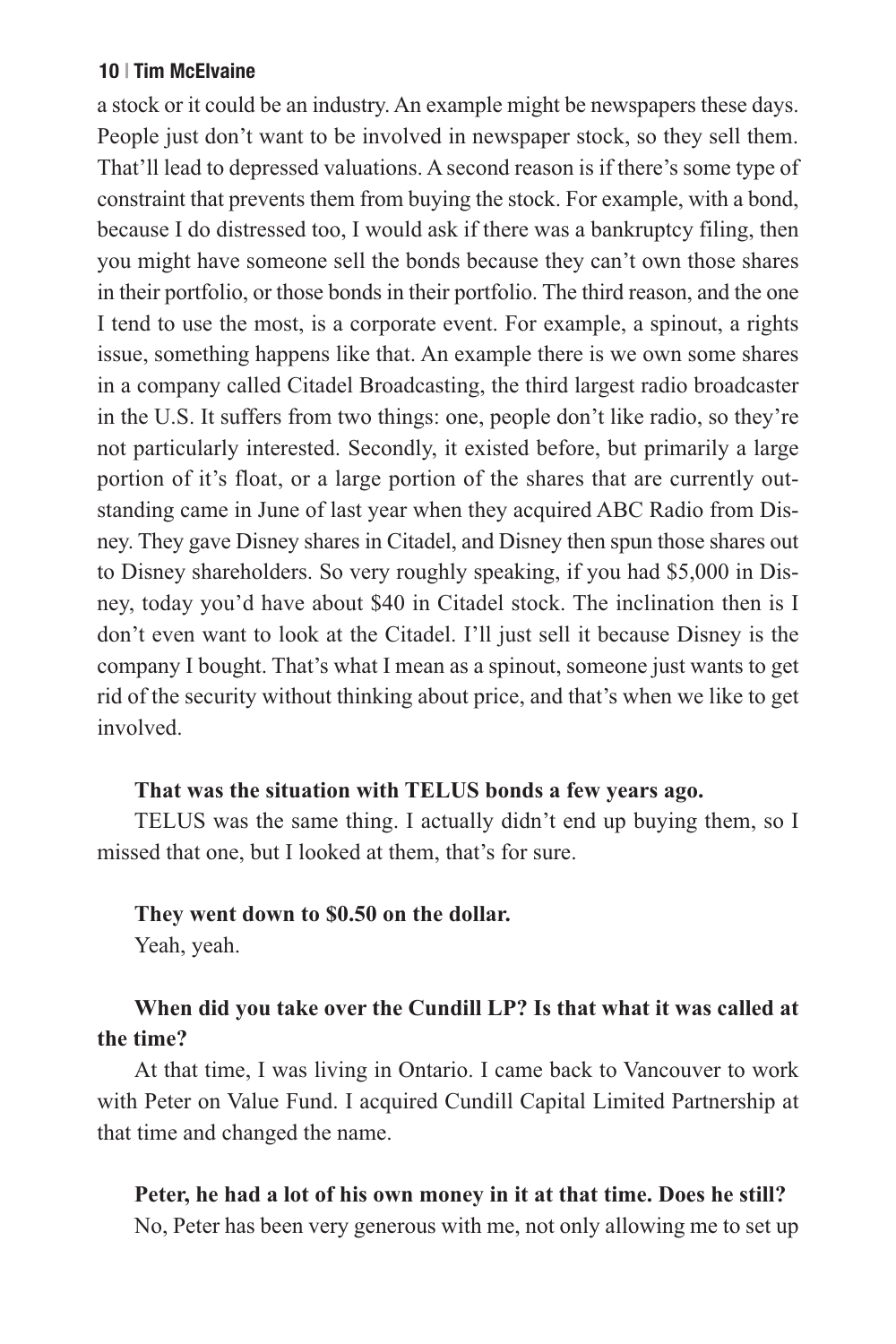my own business many years ago, but also being a large investor of mine over the last eight years in the case of the LP or twelve years in the case of the trust. He owned part of my management company for a number of years, but when he sold his business to Mackenzie, they had a non-compete, so I bought him out of that. In typical Peter fashion, he did it on a generous basis to me.

# **I find it incredible that Peter Cundill, one of the gods of value investing, entrusts his net worth to you. He obviously must have a tremendous amount of confidence in what you're doing for him.**

Maybe he has a tremendous amount of money too. [Laughs] He says, "Aw, I can afford to give him a little bit."

#### **What is the difference between the trust and the other fund?**

Yeah, it's now a corp.

#### **Right. It's the same now?**

Yeah. On investments, I always believe strongly in simplicity. For example, if you hire an MBA or a CA or even just someone off the street and say, "Can you tell me ten reasons to buy a stock?" It's easy to come up with ten reasons. It's hard to say instead, "Can you tell me the three key drivers that we should be thinking about, but only the top three?" That's a lot tougher, so it is the same thing with valuations. It's actually very easy and comforting to do a big Excel model because you feel like you're active, you have all of these numbers, and it feels good that you're putting something together. It's very hard to sit there with a pencil and say, "What do I really think? Define how this company should be valued." The same thing with my business—I try and keep everything simple. We outsource as much as we can to RBC Dexia, as far as doing valuations, record keeping, and trade settlement. We try and do all of that outside so that the people inside are focused on client relations and investment. We had two funds. To the extent that I can get them together and make it one fund, I'd be happy with that and keep everything very basic, very simple. I don't want a family of sixteen different funds.

#### **I think one of them was more foreign?**

Yeah, originally it was set up to be foreign. I ended up getting a lot of calls from people. Someone would come to me as an investor, and they don't come because they think I have a brand or they want my Far East Asian Fund or my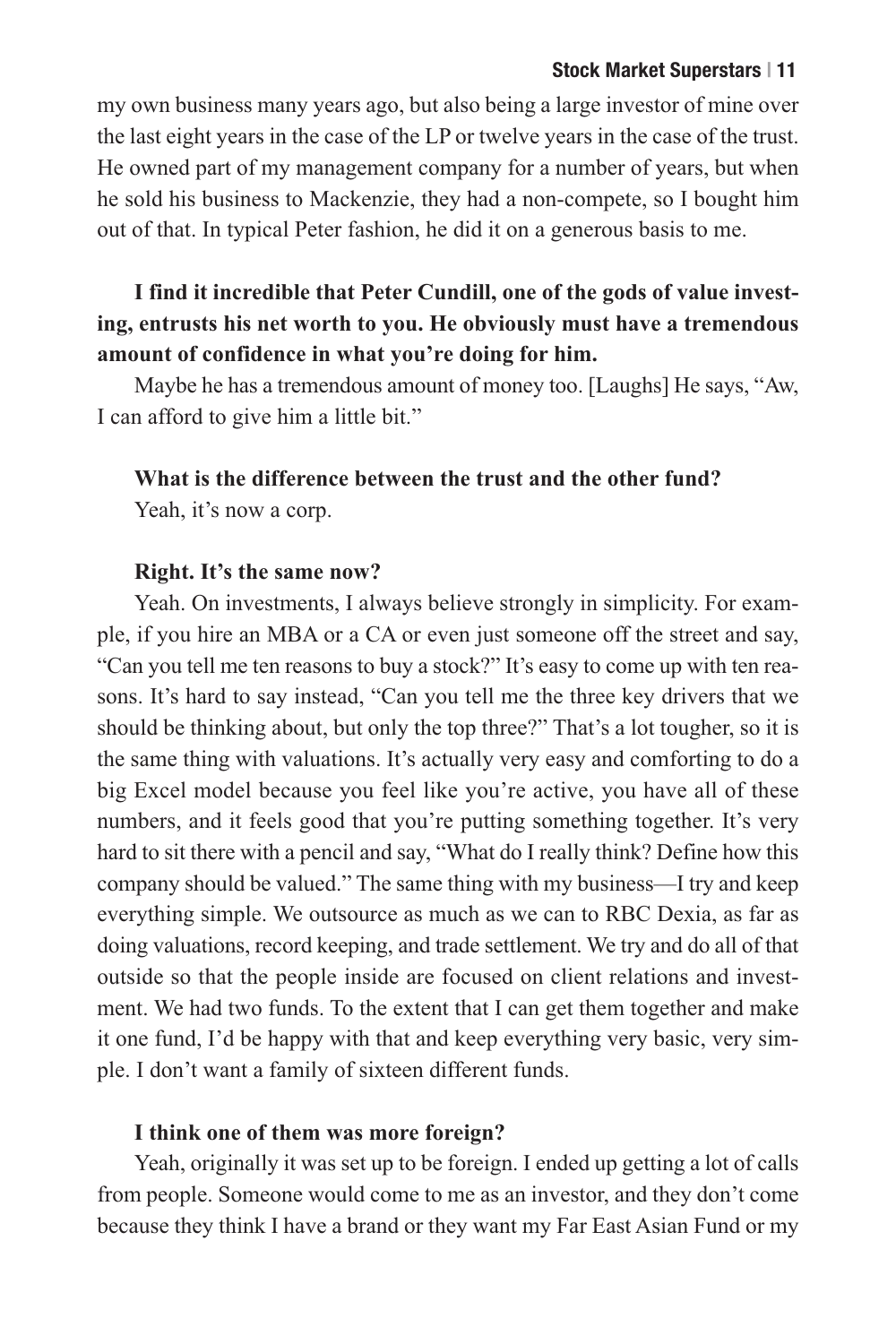mining fund or something like that. They come because they like the fact that I have all my money in our funds, and they want to be a partner. So having two funds actually complicated that process because instead of saying, "We're interested in the foreign fund or Canadian fund," just said, "Well, I don't care. Where does Tim have his money?"

#### **Right, right.**

That was part of the impetus behind combining everything, keeping our business very simple, and keeping my focus very simple.

#### **What funds at Cundill did you run?**

I ran Cundill Security Fund from June '92 until June '99. Then I was involved in Cundill Value Fund from 1999 to 2004. I co-managed Value Fund with Pete, and I managed Security Fund by myself, primarily out of Ontario where I was living at that time. I came back to Vancouver to work with Peter on Value Fund in '99 or 2000.

**Cundill has been kind of famous in the last few years for having a massive amount of the fund in Japan. A lot of people just didn't see what you saw in Japan. I think the Japanese market was going down and down and down, but you were doing great. I think the stocks, generally speaking, were doing fine.**

We had a good group of research guys at Cundill on Japan, but I think it suffered. Even if you look at the period from 2000 onward, it was a pretty good period for value investors in North America. You had a lot of stuff in Japan that had bad balance sheets but high valuations, so that stuff just kept going down. You had stuff with good balance sheets and low valuations, and that kind of percolated up a little bit, so it was a little bit of a two-tiered market.

#### **Have you ever shorted stocks? Peter did, I think.**

Yeah, we used to short indexes for a little while. I bought puts on stocks in 2000, and in typical fashion, the puts expired. I had puts on GE, CIBC, and some others as well, but they expired in January of 2000. Then I didn't renew them because I was so tired of losing money, and then all hell broke loose in March of 2000. So other than a good tale, I can't say I profited from it, but that's about the closest I ever got to shorting.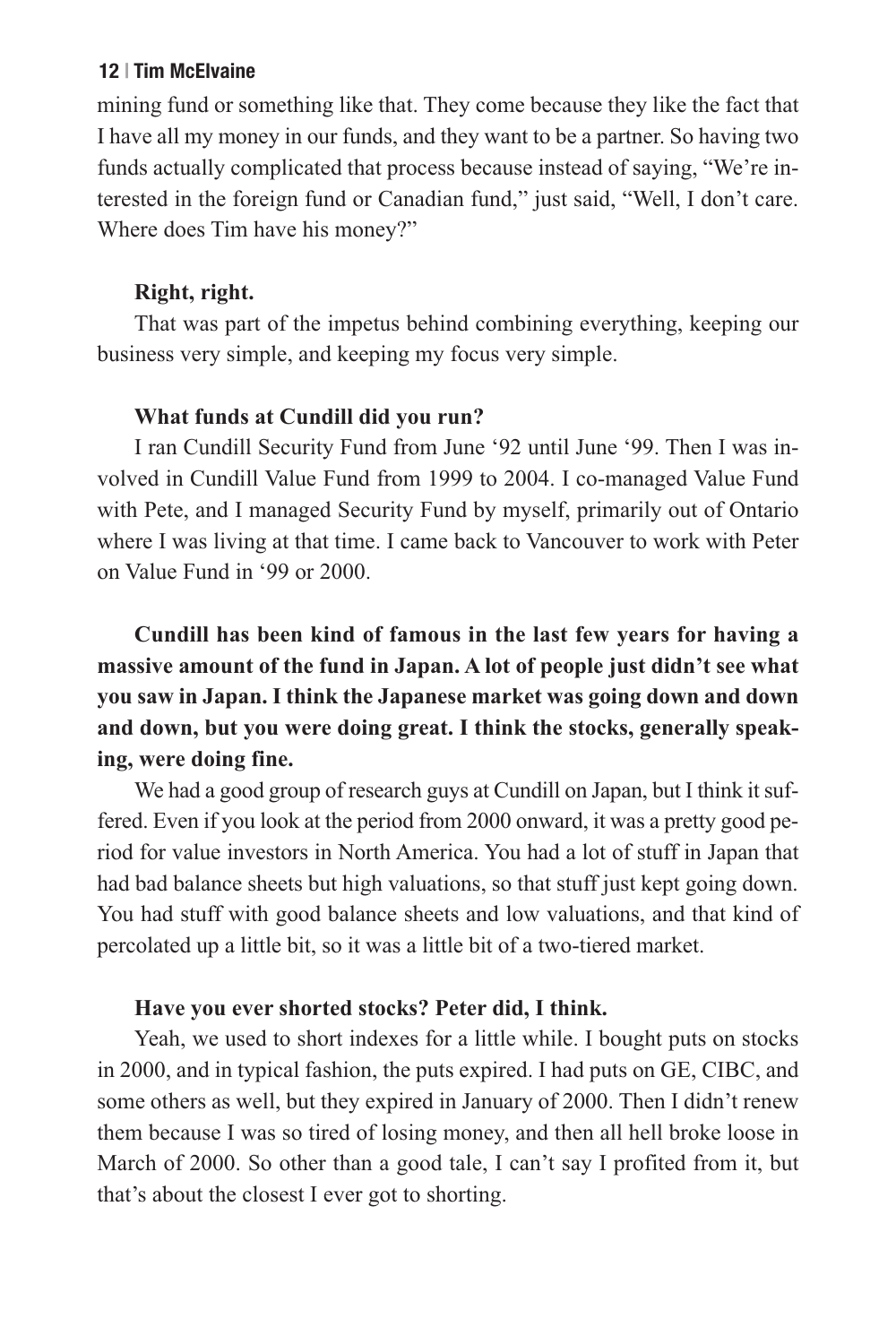**Last year in Omaha, Nebraska, somebody asked Buffett about silver. He said, "Oh, yeah, we owned a lot of silver, and we bought it way too early, and we sold it way too early, and we never made any money. But that's what we always do, so that's okay." So he said to Charlie Munger, "Well, what do you have to say about silver, Charlie?" Charlie said, "That'll just about cover our expertise in commodities." How is running what you run now different from the funds that you ran at Cundill? I think one of the things I'm thinking about here is size. I think it helps to be smaller generally.**

When I got involved with Peter in '91, the Value Fund had 400 stocks. I think it shrunk down to about 150, 100, 125 when I got involved in Value Fund again in 1999 or 2000, and then we worked it down to about 30 stocks after that. I think my predisposition has always been to have a more concentrated portfolio than maybe the average traditional value guy. I think Ben Graham certainly espoused having a large number of securities, and that's been Tweedy's approach as well.

#### **Templeton's got a ton of stocks too.**

I'd say that's a difference. The second thing is I do sometimes get involved in the securities, for example, go on the Board. That would be different from Cundill. Finally, I don't mind looking at small stocks or big stocks, and when you're running a large mutual fund, as much as you'd like to, you can't spend your time working on small companies.

# **Do you look for stocks a lot of times that are undercovered by analysts, or analysts don't even cover them at all?**

There are two ways that they get undercovered. One, of course, is if they've collapsed. There's a certain…I don't want to be cynical about it, but you see it happen with some regularity where a stock may be \$20, and a broker will have a buy on it with a target of \$30. The stock falls to \$10, and a broker will go to a hold, and then the stock falls to \$5, the broker will go to a sell. The stock falls to \$4, and the research analyst will suddenly no longer be working there. That is, I'd say, not an unusual pattern of some of the stocks we get involved with. Then over time, the analysts will come back in and they'll get covered again, or sometimes the stocks just weren't really covered from the beginning. That is the case with even something like Citadel Broadcasting, which used to be a billion dollar type company, but now is maybe \$300 or \$400 million in market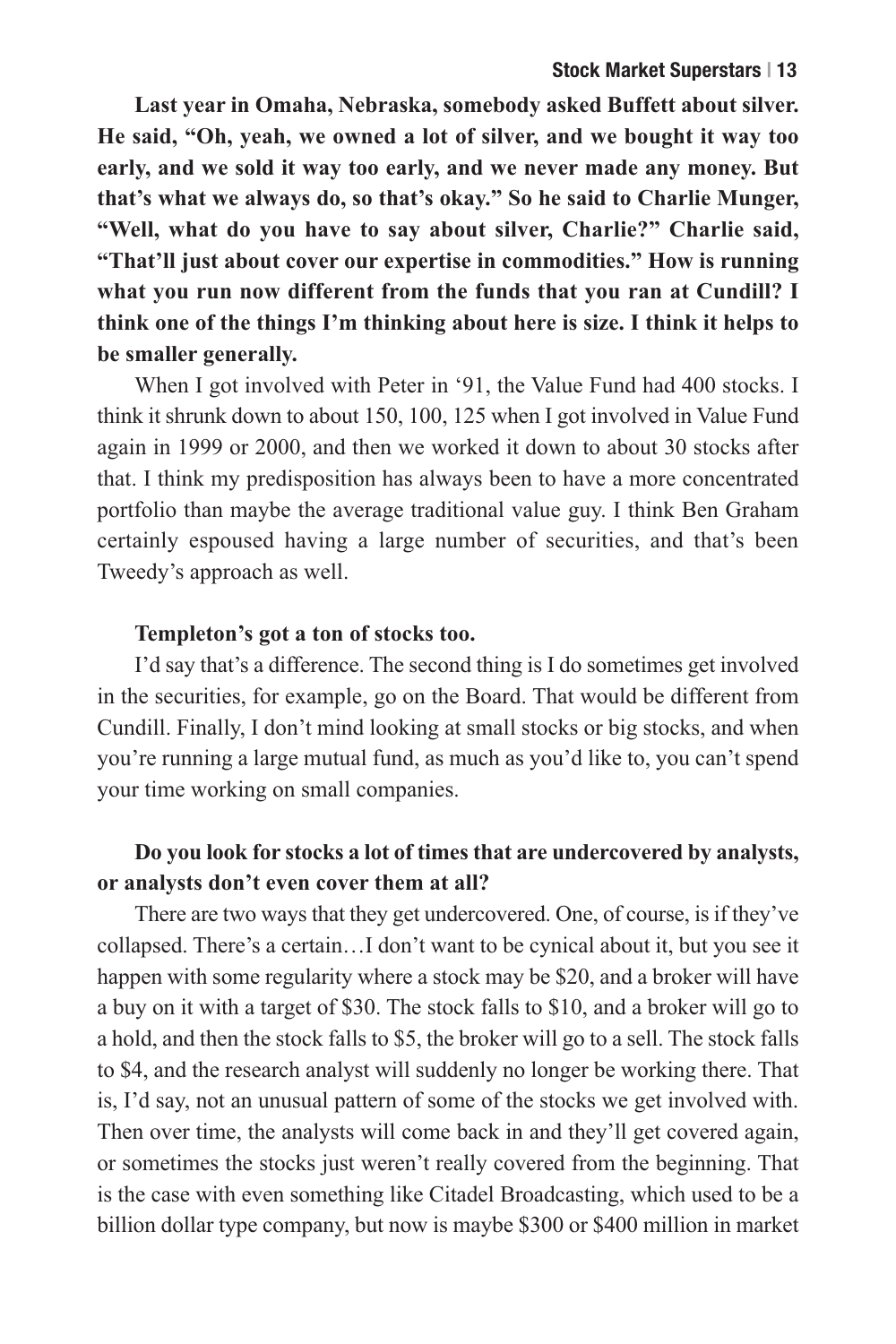cap. Because of all of the changes over the last year, there's a very limited amount of analyst coverage, and that works to our advantage, of course.

#### **Right. It creates the inefficiencies.**

Yeah, it creates inefficiencies, so I agree. An undercovered stock \$15something that we're quite happy to get involved with.

# **I think a value investor believes that the market is very inefficient in the short run, but you're banking on the fact that it's efficient in the long run or else you're never going to realize the value that you think you should have. Is that true?**

Yeah, for sure. I joke that there are two types of investors out there. There are the people who approach life saying, "I'm smarter than everyone else because I think I can figure out," and this is my comment about that. I think that's great. They think I can figure out why the stock is cheaper and therefore will go up more than people realize. That would typically be a type of growth manager because he's saying, "My cousin's best friend's housekeeper works also for the CEO of Research in Motion. They tell me the number of units shipped is going up; therefore, I think I have an inside edge, and I want to buy that stock." Once again, their analysis is all based on the fact that they think they know something the market doesn't, or they think the market is wrongly valuing it.

On a value basis, I suggest that value managers are much dumber than growth managers, but at least they know they're dumb. When I'm buying a stock, I don't think about all the wonderful things that could go wrong. I just try and think about all the things that are going wrong and whether or not they're really serious, so that means a couple of things. First, it means if the market thinks things are worse than they are, then you'll get appreciation the relief, so to speak—because things weren't as bad as they thought. The second thing is it usually takes some time for the stock to turn around, so that's why your holding period is a little bit longer.

# **A lot of stocks that you own are very illiquid, but you own big chunks of the company. How do you get the liquidity you need to either buy or sell when they trade 500 shares a day?**

What always happens is you see a stock and you say, "I like that idea," and I try and have my positions between 5 and 10 percent. Let's assume I buy a 5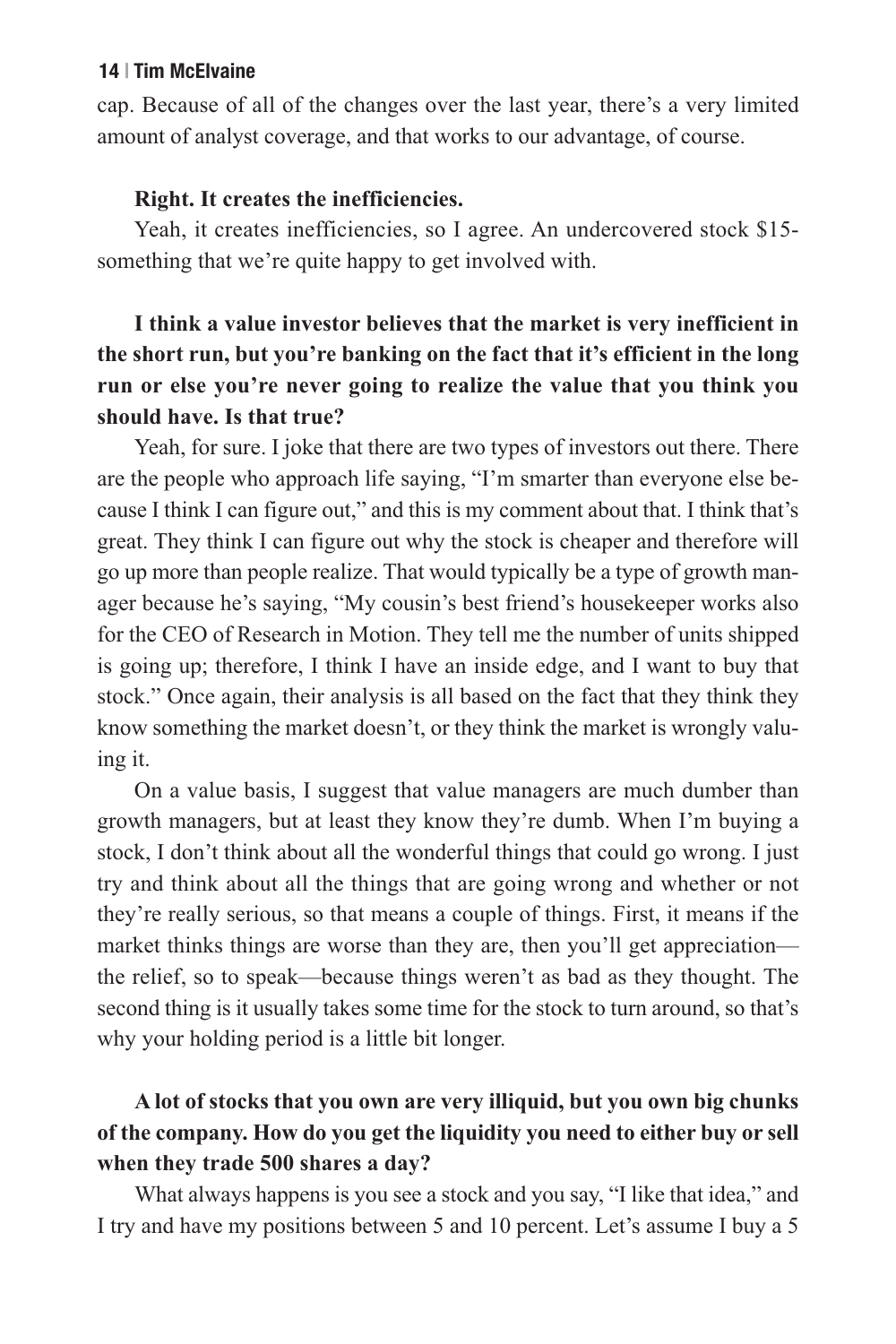percent position in a stock, and the broker says, "Tim, this is part of a cleanup. This is a guy who had a million shares, and he can't get a bid on this somewhat illiquid stock, and there's bad news on it. Are you interested?" So I'll end up buying some, and I'll think, "All right, we got a somewhat illiquid position but it has a good story." The stock will promptly fall by a third and then, lo and behold, if the broker doesn't phone back and say, "Actually, it wasn't a cleanup. There's another block of a million shares available. Are you interested?" I end up saying, "Yes." Then, over time, I end up with these relatively large positions in stocks that don't trade all the time. The situation usually changes a little bit, and either there's a takeover or pick up of research coverage, and we're able to sell into that.

#### **So you got liquidity?**

So we get liquidated that way. You have to be a little bit careful, and I'm guilty of this a couple of times. When the liquidity comes in on some of these stocks, it's usually because there's good things happening. It would be easy, then, to say, "Oh, maybe I should hang onto this for a lot longer because maybe I was too pessimistic." When you see liquidity start to come in, one of the things I'm very conscious of is, I make the easy decisions when there's no hope, and then it gets some hope. The person who's coming in and trying to value how much that hope is worth has a much tougher job, and I'm better off to sell to them and take my money and go and find another hopeless situation.

**I don't know if you ever read this, but I found it very interesting. Benjamin Graham set up his office down the hall from Tweedy Browne, and they were the broker, and they'd accumulate the stock that nobody wanted and then he'd buy it. Tweedy Browne looked and said, "Well, he's actually doing pretty well on these crappy stocks, the ones that we're dumping off to him." So they became a value money management firm themselves. Many great stock pickers have a team of analysts working for them. I've been to your office in Vancouver here, and it was an empty office with a laptop. How do you find ideas when you don't have a bunch of people looking around for you?**

The first thing is, I worked with a good group at Cundill, and without a doubt, a lot of them were brighter than I. The important thing in the investment business is that you have someone who the buck stops with—so someone who feels responsible for the fund or for the portfolio. When you have a lot of peo-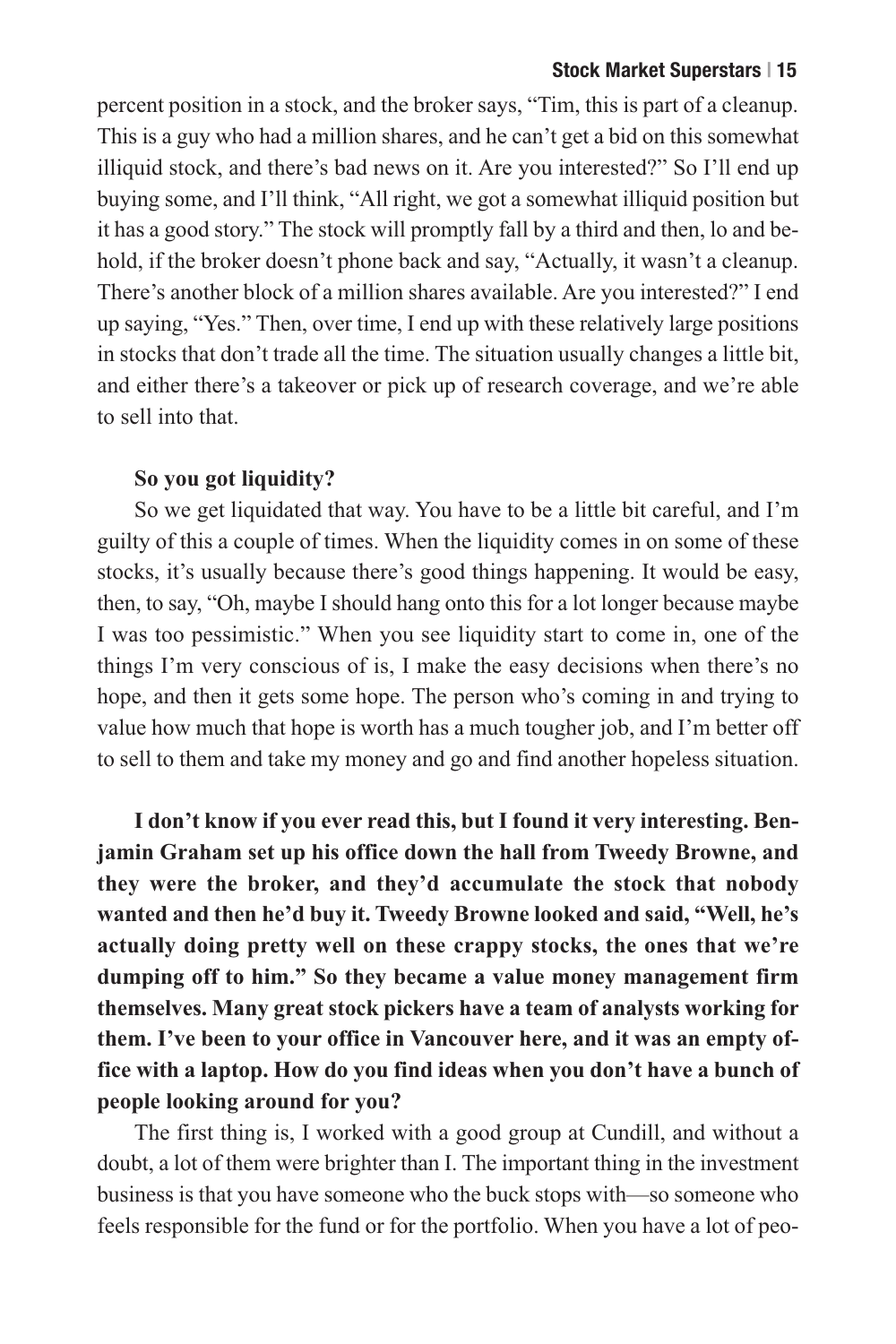ple working with you, you can spend a lot of time getting into elaborate discussions over what you should and shouldn't be doing. That can be quite helpful, but it can also be quite distracting. I get involved in messy situations, so I feel quite comfortable with how I'm approaching it. It can be good to have a sounding board.

#### **It's kind of like the song by Sony and Cher.**

Oh, "You've got me, babe." Yeah. With my funds, my name is on the door—You got me, babe, so to speak—and unfortunately, I'm the only one. I'm working now with another guy who's helping me with some structural stuff as well as the investment portfolio, and it's a bit of an experience for both of us. I do think that having people working with you that help generate ideas lets you cover more ground. The only question is, how distracting is that to the decision making process?

# **Peter Puccetti told me he has a good friend who just watches what Peter buys. He says, "I'll just watch what you buy and then two years later, I'll buy it." When you get into something, does the news usually get a bit worse? Is it catching a falling knife?**

Well, I think for sure every time I buy a stock, it tends to go down by a third after we buy it. Every time I buy it, I'm pretty sure this one won't go down by a third. So the answer to your question is yes. The neat thing about value investing is if you think a company is worth five and you're paying three, you have a margin of safety. If the stock falls to two, and you still think the company is worth five, it's actually a better deal. You have a larger margin of safety. Unlike a growth guy, the second the stock may start to go down, they worry that it's an indication that they've missed something in the valuation and the smartest thing to do is sell. Quite often with a value stock, if you're confident that your analysis is correct, a stock going down is really the opportunity to keep adding money to it. So averaging down is a fact of life, and I think probably the thing that tests your judgment the most is if the stock falls by half, would you still be interested in buying more? If you say yes from the beginning, and you're able to do that, then I think that says a lot about your discipline as an investor, certainly a value investor.

# **You said once that you tend to own cheap stocks—stocks that everybody agrees are cheap. I think your idea is to take out the** *but***.**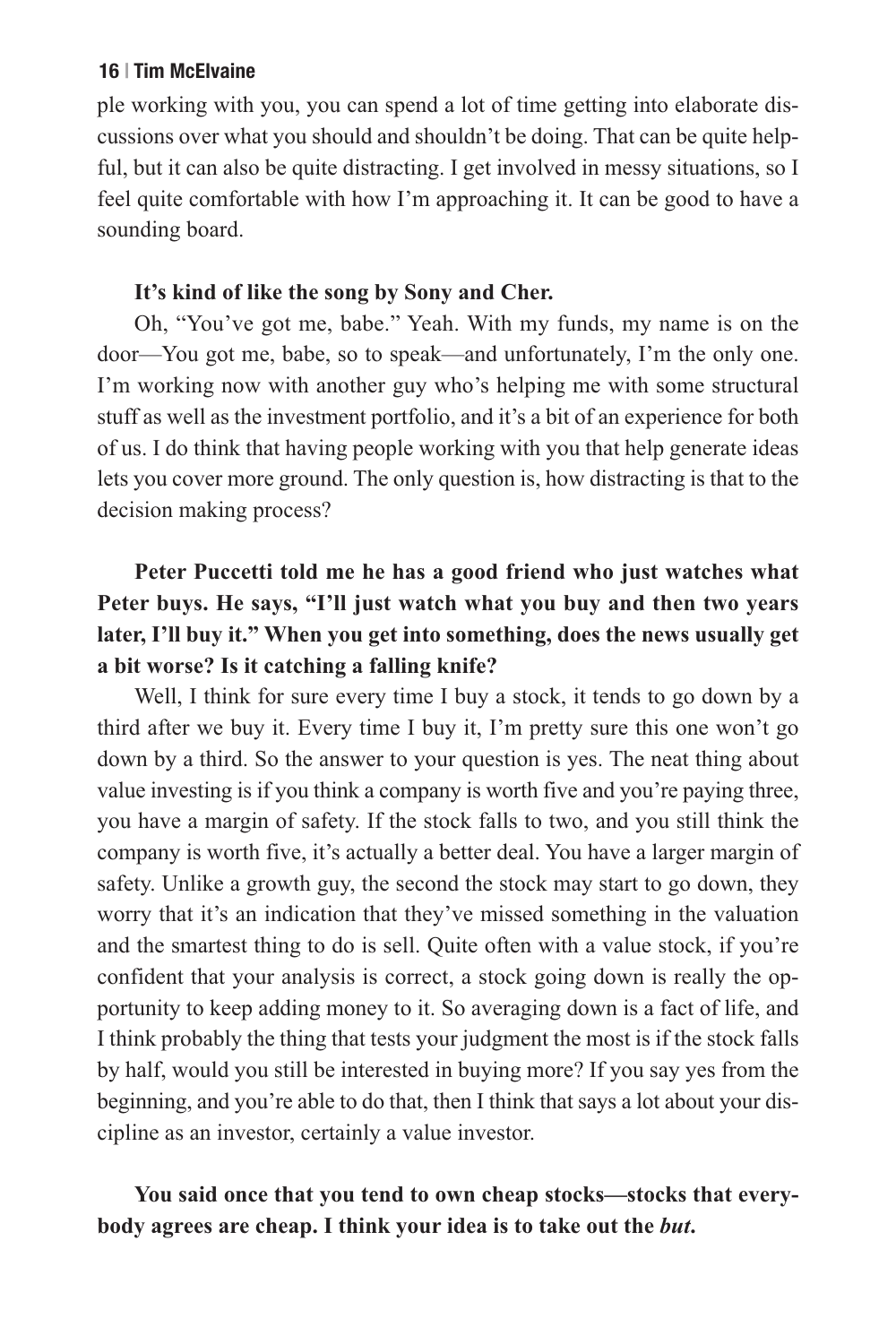#### **Stock Market Superstars | 17**

Yeah, it's the same thing, I would be a great golfer but for the fact that I can't hit the ball properly. So that *but* is a pretty big thing in life. I'd look like Fabio but for the fact that I'm thirty pounds overweight and bald, so *but* is a pretty big word in stuff, and it's certainly a big word in investing. So people will say, "You own some shares in…." Let's take Citadel again because I talked about it, "…but it'll be a couple of years before they execute on their plan, but it's in the radio segment, but there are a lot of sellers." You just look at what's behind the *but* and say, "Does that really matter to me? Does it matter that it might take a couple of years?" No. One of the things I think we do as investors is trade time for price. Does it matter that it's in the radio business? No, because I think the price I'm buying at is attractive enough. So, yeah, we try and take the *but* out of investing. It sounds like a bad joke, but that's the way we do it.

#### **Right.**

The other thing that is related is quite often I think people mix up uncertainty and risk. I can say without a doubt all of the stocks I get involved in are uncertain, and by uncertain I mean you don't know what's going to happen over the next quarter, over the next six months, maybe even in the next year. But I measure risk as: What's the chance that we'll actually lose money on the position? Whether or not it goes up and down in the stock market, whether or not I know what's going to happen next quarter, isn't a risk to me. As I said, risk is: What's the chance in permanent loss of capital? So when someone looks at a stock and says, "I'm uncertain about where it's going," I think that's fine.

# **If you're wrong on a growth stock, and you hold it, you can have a permanent loss of capital. If you're wrong on a value stock, other than being a value trap, you don't normally get a permanent loss of capital?**

Yeah, let's face it, value portfolios look ugly. I think the best example is I remember I used to take my kids to Stanley Park when it had a penguin exhibit. When you were just entering the area, you were maybe a hundred yards away, you'd see the penguin exhibit and all these penguins are splashing and dancing, and you go, "Oh, ain't that cute?" When you walk up within five feet of a penguin exhibit, it stinks like heck, and you say, "This thing is awful, like let's get away from here." So it didn't matter how picturesque it looked from the distance. My portfolio is like that. From a distance it's a beautiful work of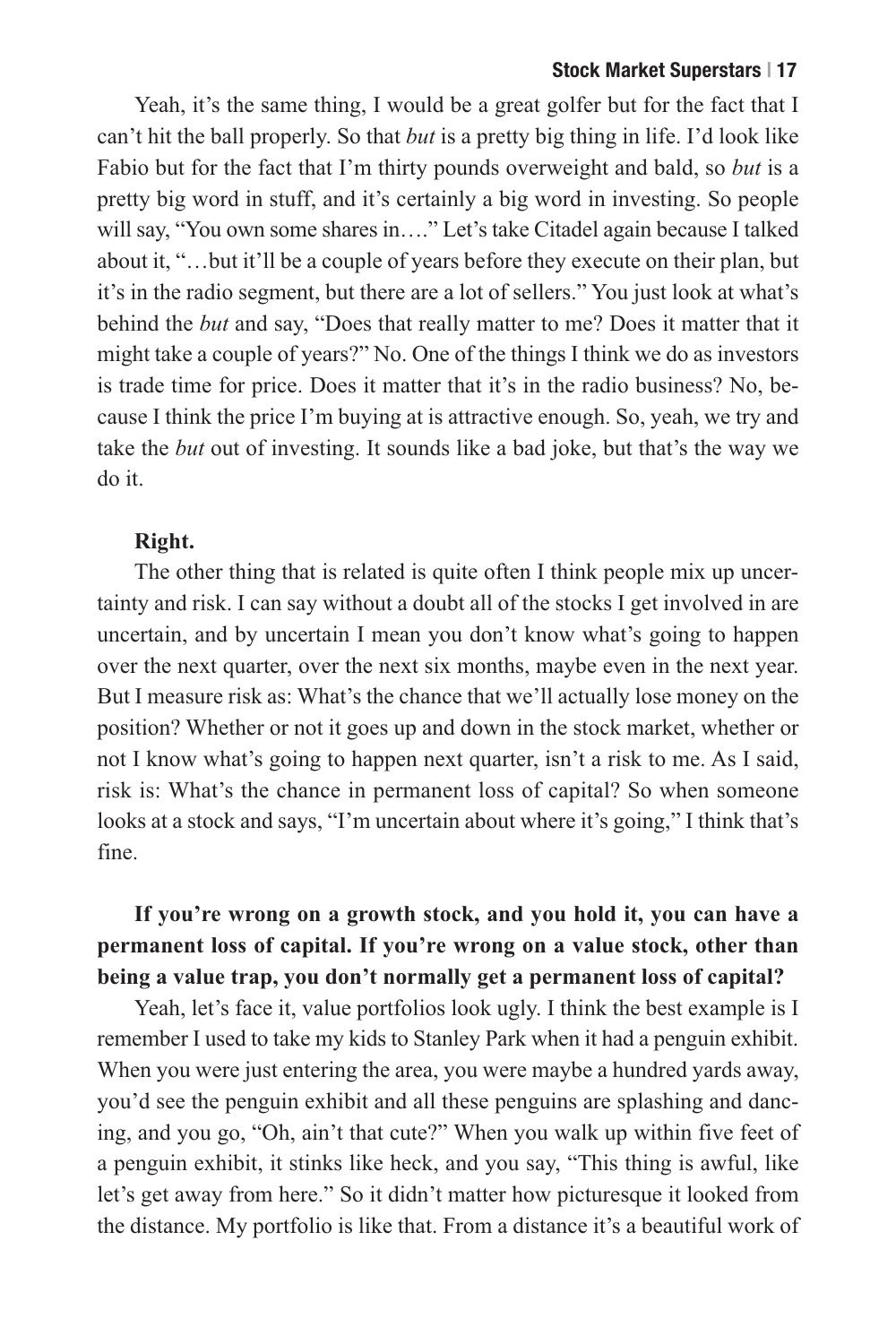art. Up close, someone would say, "You own twelve duds." I guess that's what I do for a living.

**Own duds?** Own duds.

# **How important is the qualitative side of it? Do you get to know the management? Are these guys honest? Are they going to execute properly? Is that why you get on the board of companies?**

Well, let's try and pull that apart. The first thing I think is running the numbers on the stock doesn't give a reason to buy it. The things I'm looking at are the qualitative stuff. What can go wrong? What can go right? Where are the incentives for the group? What's in it for the managers? I think that's a very important part. Of course, it's always nice to see insider buying. That's a well-known thing. Sometimes at moments of crisis, though, insiders may be restricted from buying, or they're unable to for a number of reasons. So you have to be a little bit careful with insider buying.

What I look for is, as I said in the beginning, is management in the same boat as you or not, or is their compensation, or preferably, their ownership such that in a moment of crisis when they're dealing with shareholders' money, will they make a decision in the best interest of the owners, or will they make it in the best interests of the managers? That's the main thing I try and think about. What are those crises occurring? How damaging are they to the company? How will management make a decision when they reach that position? Now, in a couple of cases, three in particular, I've gone on boards, but I don't go looking for a fight. I'm a lover, not a fighter, so I don't like doing activism. I don't say, "I'm going to buy that stock," and agitate. That's not our way. It's more like I've got backed into a corner, and I'll get involved because I have to be. Once again, in all of those cases, I can say without a doubt I've never met a board member who wasn't honest and had the best intentions, but as a shareowner of a company, you have to try and evaluate whether or not their intentions are really in your interest. An example of that might be where someone is making an acquisition that they believe will make the company stronger in aggregate, but on a per-share basis, it is not. The best example of that would be oil and gas stocks. They may feel that they want to buy more reserves when the price is high because it'll make the company stronger. If you measured reserves per share, you might figure that it's a dilutive deal for each of the indi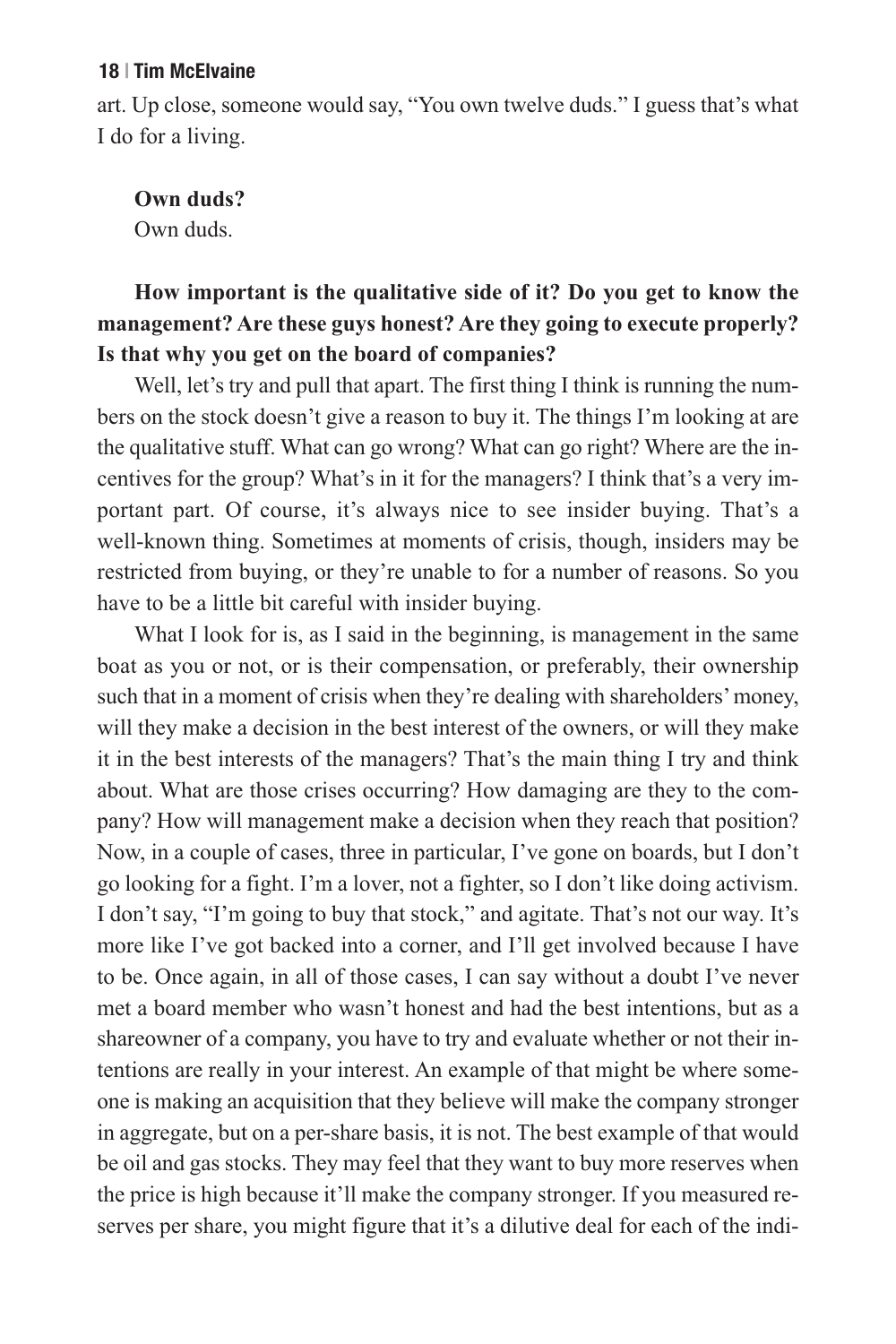vidual investors. So that's what I'm talking about when I say I am trying to figure out where the incentives are.

# **One of the biggest shareholders of Sun-Rype was the Jim Pattison Group. I think they still are one of the biggest?**

Well, yeah, I think if you have a choice of investing with a billionaire or investing with a pauper, you're probably better off investing with the billionaire.

#### **The billionaire. There you go.**

Certainly, we've sold a large portion of our Sun-Rype position to the Pattison Group. I was on the board with Mike Korenberg and Don Selman from the Pattison Group. I was always very impressed with their honesty and their integrity but also how they looked at stuff. They were focused on return on capital. They were focused on cash flow; everything that you and I would think about as a value investor, they were doing from a business perspective. I think that's a tribute to Jimmy and the culture he's put in place there.

# **Everybody kind of says the same thing about how they look at a stock, but why have you generated 20 percent a year for the past ten years before performance fee and hardly anybody else has? What makes you different? Is it the smaller base of money? Is it the different ways you look at it?**

The bizarre thing in this business is when you meet someone and they say, "The stock's going to \$30." You can't control that part of the business. Where I sit, you really can't. Sometimes if you get involved in the board, you can do stuff that will further it, but, nevertheless, you can't control what the market is going to do with the price each day. The only thing you can control is when you can buy and when you can sell. I've been fortunate in that I've been really involved in a number of hopeless things that became not as hopeless as people thought, and that's been a large part of the performance. Unlike some of the other investors that you talk about in your book, some people make overall projections and then find stocks that'll fit in. I have enormous respect for people who do that, but that's not where I am. I'm really looking for complete despair and protecting the downside and knowing that when the turn comes, it usually comes back, and it's a lot better than you expect.

**I think Benjamin Graham said that he would definitely buy a crummy business as long as it was at the best price, whereas other people have said,**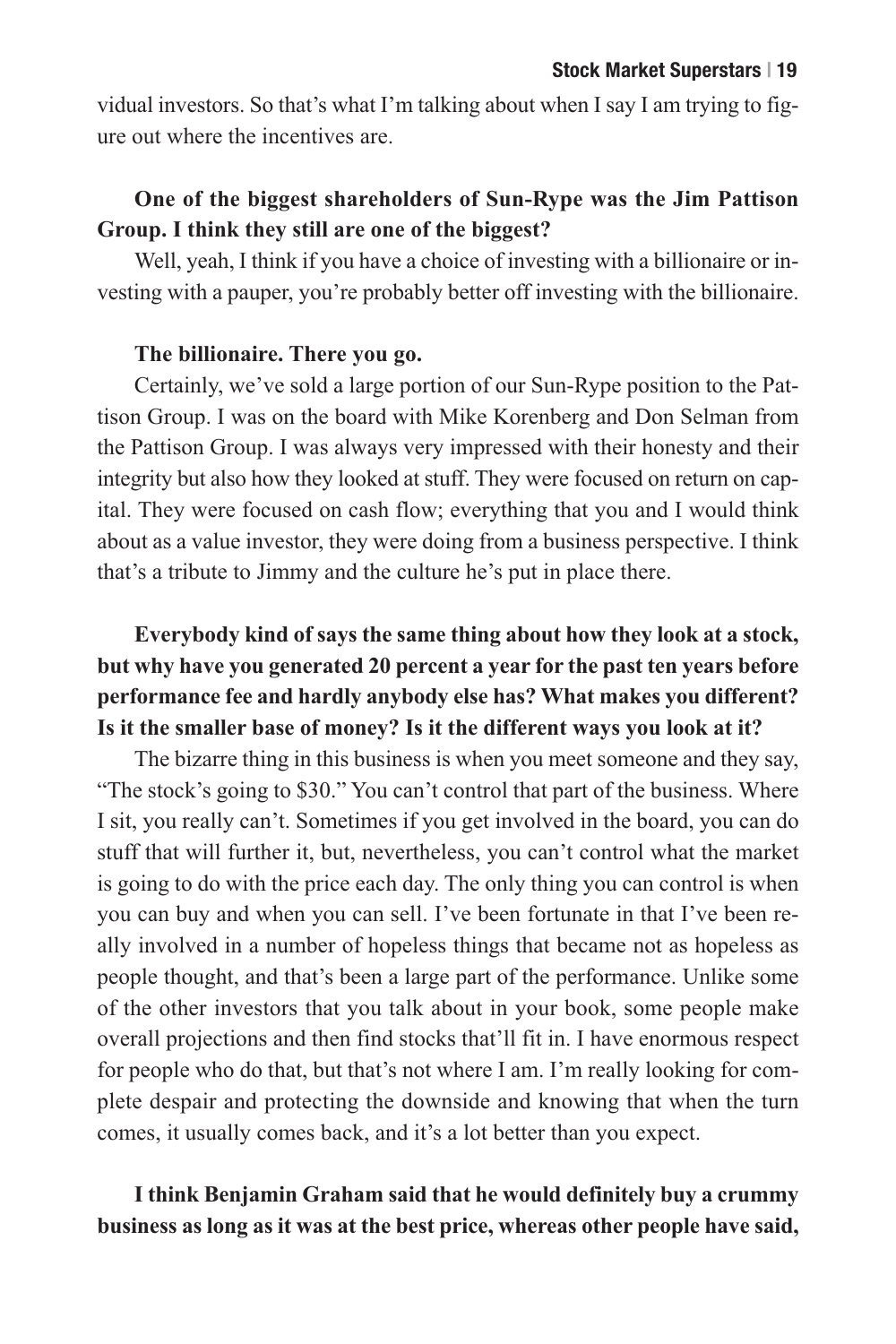# **"I'm going to buy a great business at a good price but I'll never get a great business at a fantastic price."**

What I've tried to do is stay away from the really bad stuff and realize that whenever I think a really wonderful business is at a good price, it's usually me who's confused about the quality of the business, not the person selling. So what I've tried to do is say price is important and cash is important, meaning cash flow. I'll try and stay away from the stuff that consumes cash. What I ideally like is a mediocre business, so to speak, that each year will be worth a little bit more primarily because of cash flow. If the stock prices stayed the same, your margin of safety over time inches up. That's where I've had the best luck. If we take Sun-Rype, for example, I think we bought our first stock at \$2.10 or \$2.20 or something like that. We got \$1.50 in dividends, and we sold our stock to Jimmy for \$11.50. When we bought it, we definitely did not think it was worth \$11.50, but over the years, the value kept compounding. The return on invested capital within Sun-Rype was very, very high, and it doesn't take very many Sun-Rypes in a lifetime to have a good outcome.

# **How do you avoid a value trap? A company is really, really undervalued because it's going to zero! Have you ever had a situation like that?**

Well, yeah, sure, you get them all the time. I don't mind buying situations that are challenging at the moment, but I'm not a dumb contrarian in that I'll buy situations that there's no hope of winning. For example, if I go and box against Mike Tyson, I'm not going to win. So if I'm going to get into a fight, which I don't want to, I want to make sure it's a fight I can win. Same thing with a business. If it's losing money, losing cash, and the value is staying constant or declining, you have to be really, really careful what price you pay. The value traps I've been stuck in tend to be where the net asset value has stayed about the same over the period and the stock price hasn't gone anywhere. The best situations for me have been where the value of the company has grown. It can be quite slowly over time so that my margin of safety is getting bigger, and that gives you the large return. I try and avoid stuff where I think it's going to be stagnant. I'm talking about the underlying value, not the stock price, so I'm really careful about what you pay in those circumstances.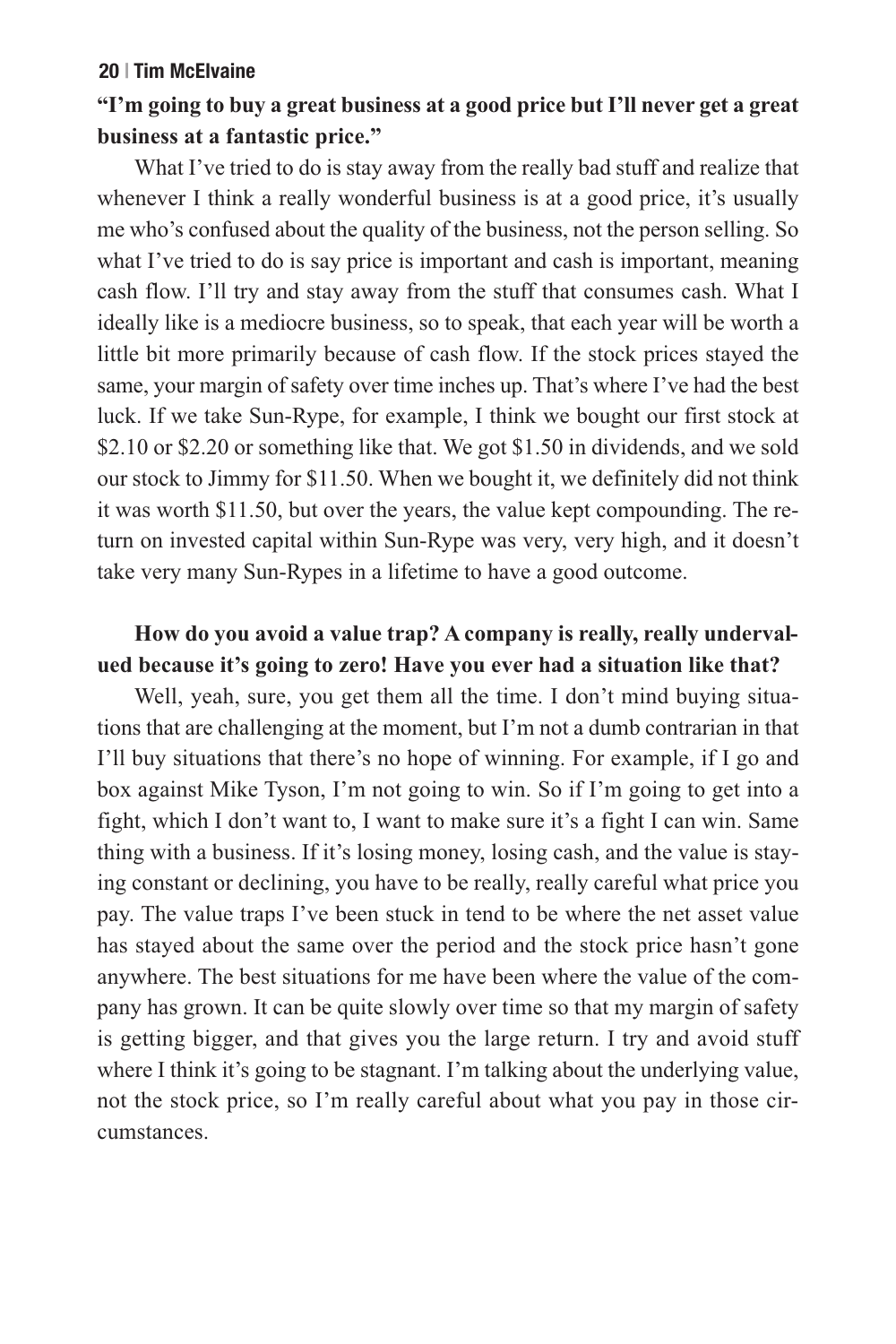**You said you're the only guy in Canada who missed the entire oil and gas run in gas and minerals.**

Yeah.

# **Have you ever had resource stocks in a portfolio? Cundill had Canadian Natural Resources for a long time.**

You know, I never had that.

# **Have you had resource stocks? How do you analyze a resource stock versus a retailing company because it's a totally different business?**

I've been in all of the hottest sectors. I was just, like, five years too early and sold three years too early. We owned real estate, closed-end funds, and sold them before they became very popular. I think we owned some oil and gas trusts, and I owned some gold mining stocks and Teck, which then became Teck Cominco. I owned Denison Mines, I owned oil drillers, and I bought them when there was despair, meaning people felt they didn't have any hope. Then the stocks go up somewhat and you sell them. I could definitely be faulted on selling early, but that's okay. What I said before was I try and make the easy decision that things aren't as bad as people think. I have protection in the price, and when it gets up into the area where you're debating what type of multiple should be put on it, then I'll let someone else make that decision. Paraphrasing a little bit the Rothschild quote, "I buy on assets or I buy on intrinsic value; I sell on earnings." That's kind of what I do. I don't try and figure out what the multiple ought to be—that's someone else's job—or where the growth rate is going to be. They're difficult decisions, and I'm happy to leave them to someone else.

To give you an example of that, we had a large position about five years ago in a company called Sask Wheat Pool. It actually first was a distressed debt position in that there were some concerns that Sask Wheat Pool was going into bankruptcy, so we bought some debt, and that got resolved. We made some money on the debt and sold it. Then Sask Wheat Pool did a rights issue at about \$5, and we stepped in and bought a lot of the rights, which then led to stock. That's how we got a large part of our Sask Wheat Pool position, or really nearly all of it, is around the rights issue. At the time, people said Sask Wheat Pool had been through a couple of years where there had been not very much production on the prairies, so it was a business that was going to be impacted by global warming. They had too many fixed costs in that business. It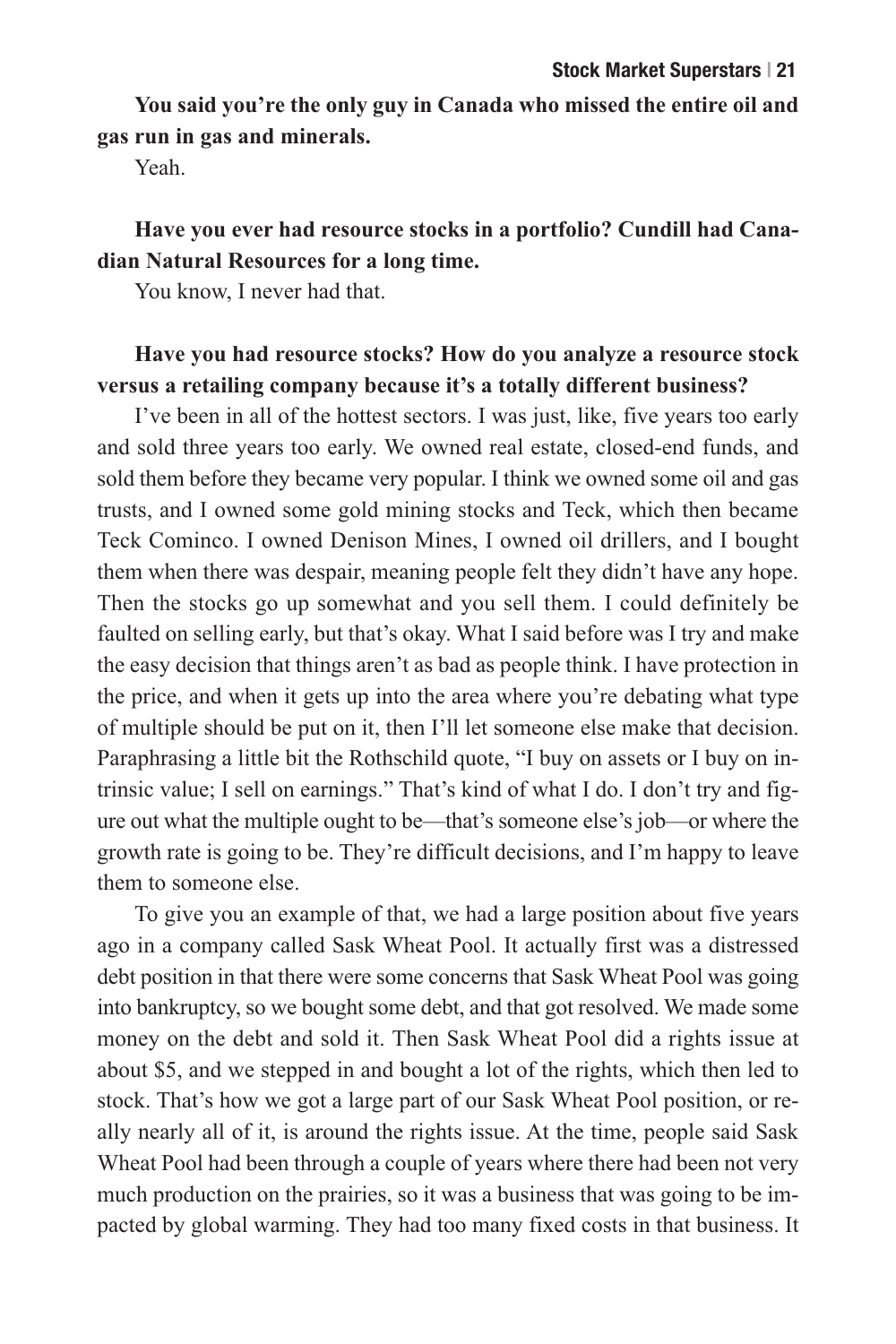was controlled by the railways because they did all of the shipping, and there was generally despair. Now, today, with the stock almost three times higher and with many, many more shares outstanding, people are setting up agricultural funds to invest in stuff like Sask Wheat Pool, which is now called Viterra, because they feel that the outlook looks bright.

Without a doubt, I did not make any prediction when we were buying the stock that agriculture was an important place to invest. I'm not that smart at all. It was just that Sask Wheat Pool was cheap, they were doing some smart stuff, and they had a very important presence in the industry. That's why we bought it, and, of course, we sold it too early. I think I sold at \$10 or \$11 or something like that. It worked out very well. We got very high rates of compounding because it came off such a low base, and that's kind of what's helped the numbers.

# **A stock like Potash used to be a value stock that nobody in their right mind would ever own.**

Exactly. I didn't buy it, but I was aware of it, yeah.

# **Now it's only growth momentum managers who own Potash. How does the baton get passed when a value manager sells their stock to a growth manager?**

We buy stocks when they're burned out, and then they start to go up a little bit, and we sell it to maybe a GARP (growth at a reasonable price) manager who then might sell it to a momentum guy. I don't know who he sells it to, but he sells it to some poor person, and the stock collapses and comes back.

#### **It's like passing the hot potatoes.**

[Laughs] Yes. It's a good thing about getting older in this business. Some of the stocks I used to own come back. It also shows you have to be a little bit careful that you don't believe that all trees grow to heaven.

# **I've heard some value managers say the biggest mistake you can make is extrapolation. They say, "Well, this has happened for the last five years, so if this continues to happen into the next ten years, it's going to be massive." It never seems to work that way.**

I'm also a little bit careful on reversion to the mean. People who say, "Well, they had 30 percent margins two years ago, and they only have 5 percent margins now. If they go back to 30 percent margins, I'll make this much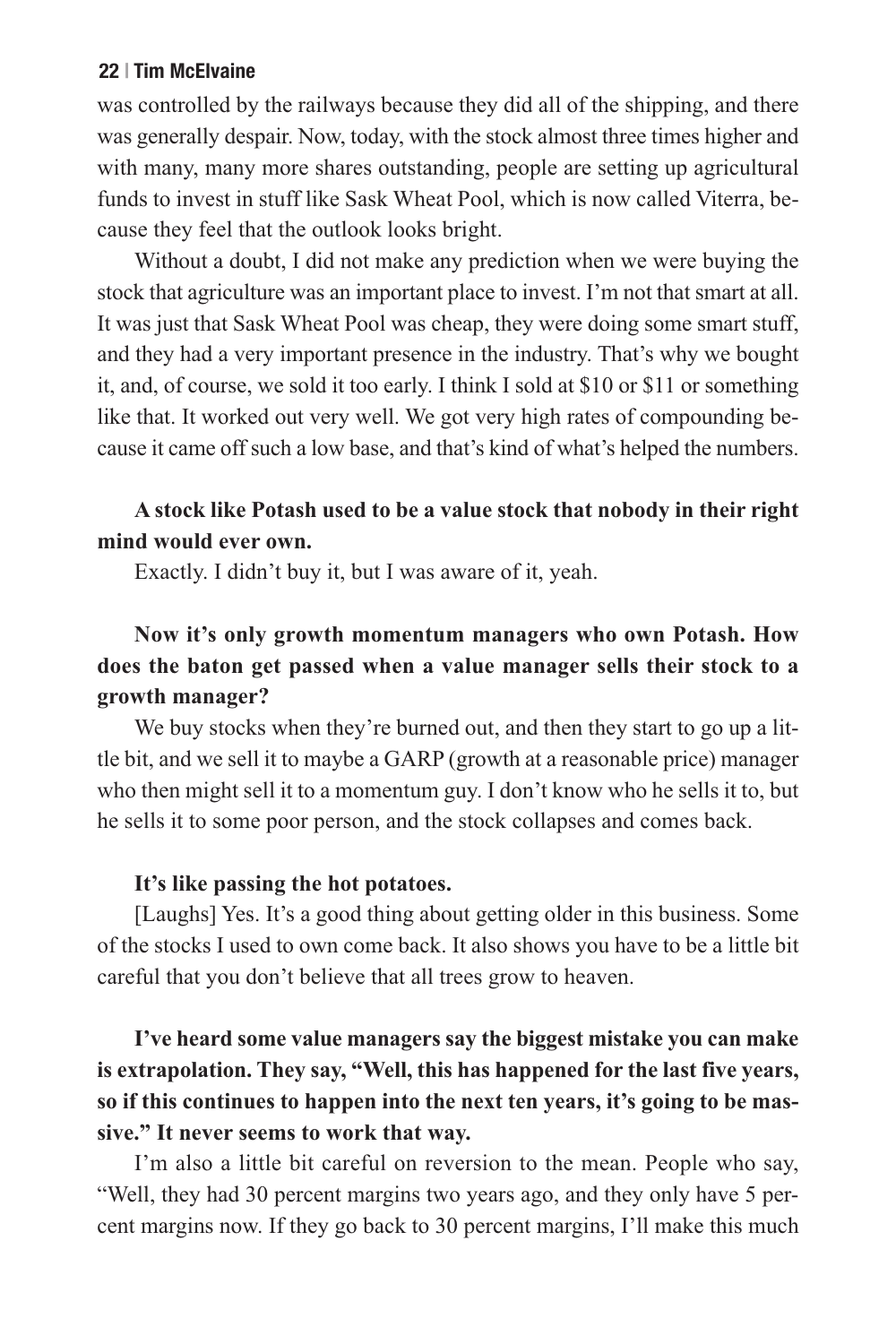money." That's always a big leap of faith that I think you have to be careful about making.

**My dad moved to California in the early 1960s; I always remember this story. There was a weatherman speaking on TV, and the way he said it everybody knew it was a joke. There was a huge influx of people into California at the time, and he said, "Now, I've calculated that if this number of people continue to move to California, then twenty years from now everybody in the United States will live in California." Everybody laughed because everybody is not going to live in California. However, if you extrapolated that, that's exactly what it would show, right?**

Yeah. If you're playing poker and you don't know who the patsy at the table is, then you're the patsy. It's the same thing a little bit in the investment business. If you're looking around and you don't know who the sucker is, then it's probably you.

# **In poker, I think a good poker player will make most of their money on a relatively small number of hands. Is it the same in the stocks? Do you make most of your money on three stocks out of ten that you'll own?**

Well, I run a pretty concentrated portfolio, so I agree that I'm always surprised with which of those stocks go up in any year. I think what I also try to do is not make too many bets but just wait until the odds look definitely in your favour, and then bet significantly. As we talked about before, I think it's human nature to say, "Well, that looks kind of interesting, so I'll buy some of that. And that one looks kind of interesting, so I'll buy some of that." Then you soon end up with a hundred things that look kind of interesting. I much prefer to sit and wait for something that looks really interesting, and then go into it very significantly.

#### **Go big or go home.**

Yeah. So in your poker analogy, you wait until you've got a really good hand, and then bet strongly. Now, of course, in poker, when you do that, if you've been quiet all of the previous five hands, the second you do that everyone else is going to fold. In the investment business, that doesn't happen, so that's a huge advantage you have in our business versus playing with a group of poker players.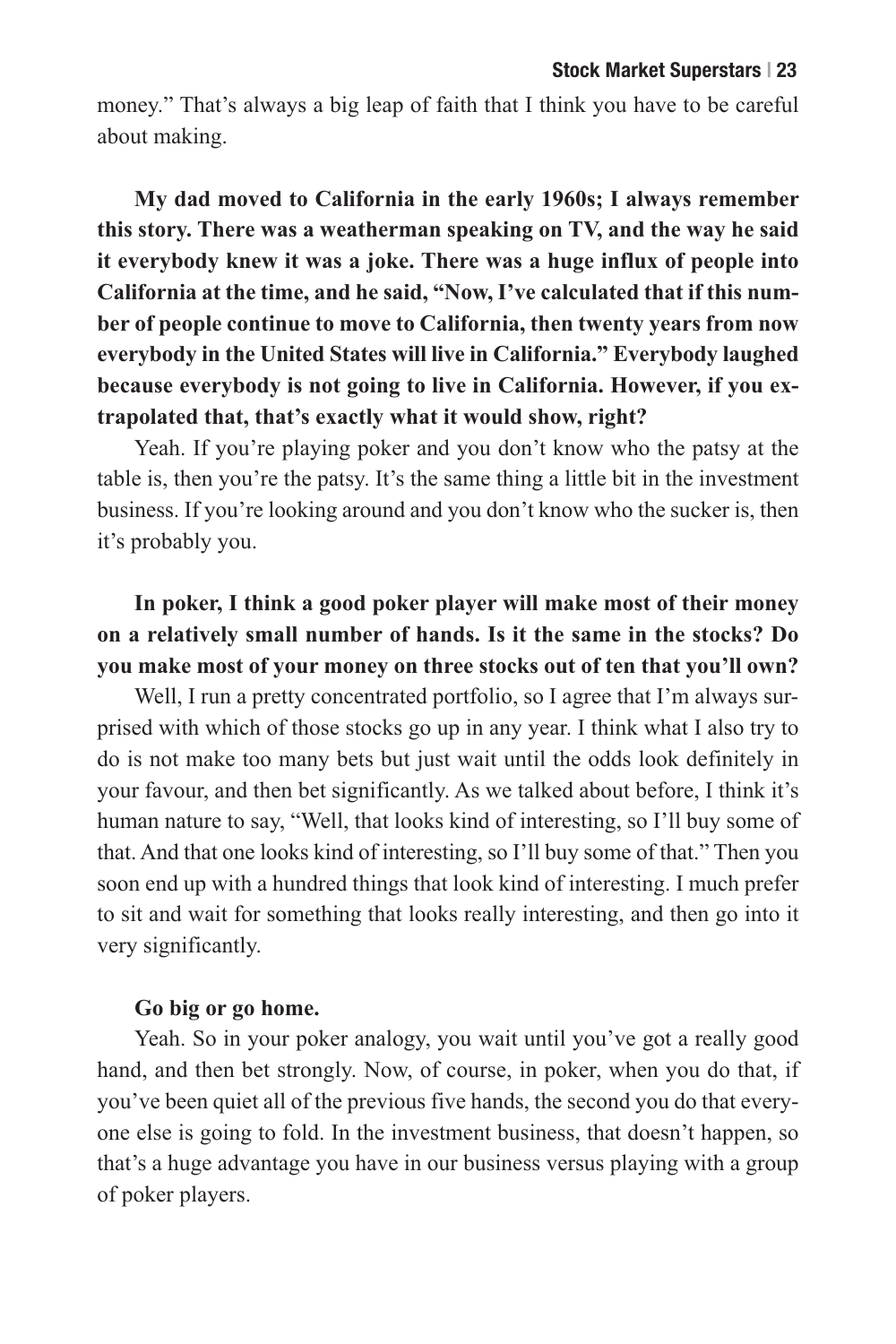**To get more understanding of your philosophy, let's go through some individual examples, like Humpty Dumpty Foods.**

Yeah, we.…

#### **What attracted you to that stock? How about Indigo?**

Yeah, the good, the bad, the ugly. We talked about Sun-Rype, and that was clearly a good. A bad one, to some extent, would be Humpty Dumpty. I got involved in it—I don't remember exactly when—but it was an IPO. They acquired a private brand business, I think, from Cott for chips, so there was a growth idea. They thought it was going to do really well, and I don't know if it got as high as \$10 or \$8. Then the stock collapsed to \$2 or \$3, and that's when I started to buy it on the basis that they were the second largest potato chip manufacturer east of Winnipeg and their competition was Frito Lay. They had got into a price war with Frito Lay, and management owned a significant amount of stock. I learned a lot from the Humpty Dumpty experience. I eventually ended up going on the board as part of a proxy fight and we replaced management, and then closed the facility and ended up selling the company to Old Dutch, so it came out as a save at best.

But I learned a lot about business being on the board, as I did at Sun-Rype, and as I do on Rainmaker. I think that's made me a better investor. The type of things you think about are a competitive situation and cash flow and business model. In the case of Sun-Rype and Humpty Dumpty, in a different fashion, in the case of Rainmaker, there was a focus on doing volume perhaps at the expense of margins and cash flow. This gets back to my earlier discussion. Even in my own business, I'm just trying to keep things simple. Activity doesn't equal success or profitability. I think that's what was a bit of the issue with Sun-Rype and Humpty Dumpty. But Sun-Rype resolved it quite successfully, and Humpty Dumpty, as I said, was at best a save.

# **That was a criticism people had about Japanese companies. They weren't shareholder friendly and they didn't really make a lot of money.**

Oh, for sure. When I look at a company, there are lots of wonderful companies run by great people. It doesn't mean that you have to buy them. That's the great thing about being a value investor. I can benefit from the RIMs of the world who are doing things like the BlackBerry, although I actually don't have one. That's too much connection for me. I don't have to put my money into that type of situation. I wait. When I really think I have an advantage on the investment, on the price, then I act.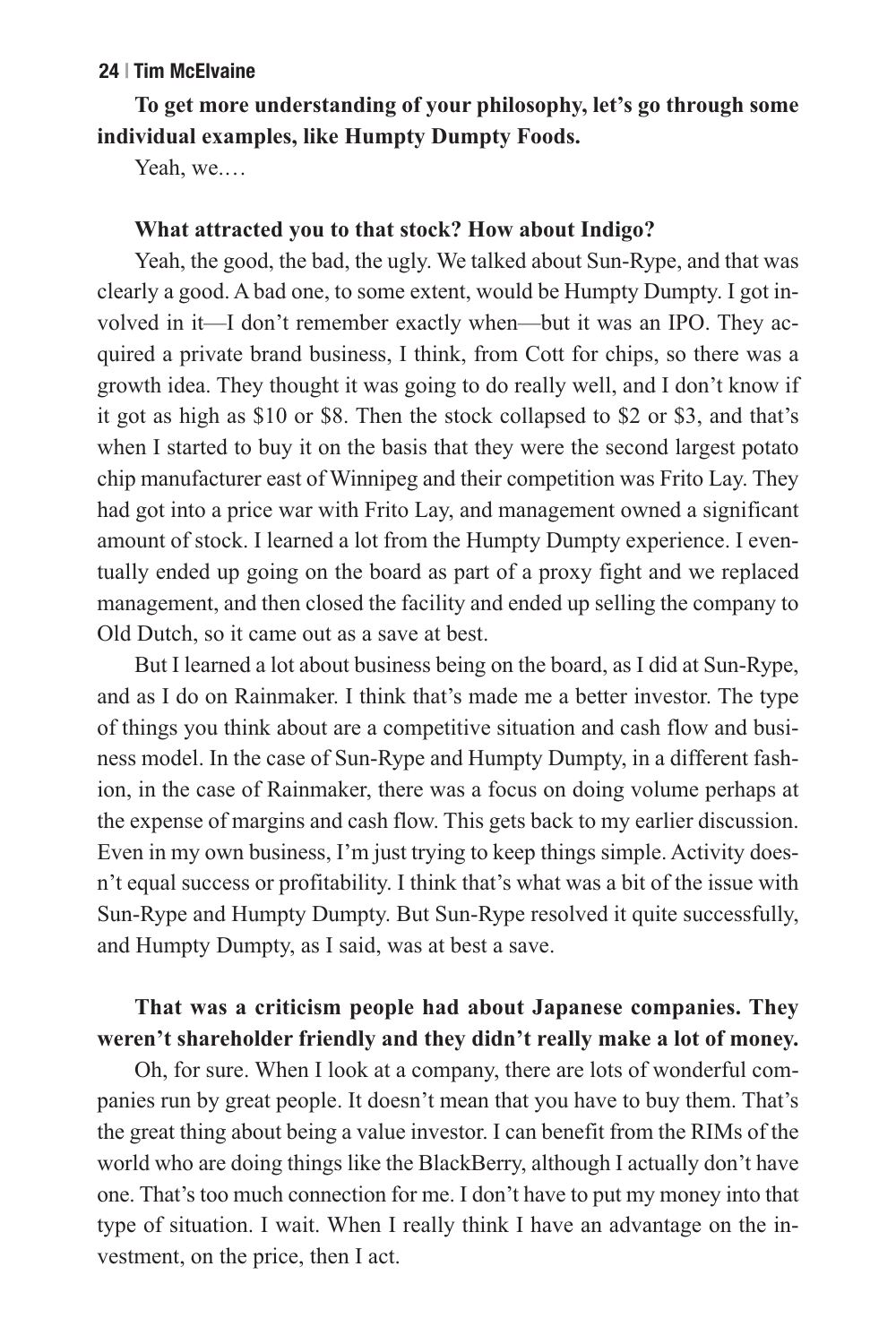**I've always found when stocks go into the index, they've already gone up a tremendous amount, so the index is momentum based. Microsoft and Intel were put into the index in 2000, right at the top.**

Yeah, I think it would be fair to say, because as a value guy, I do look at when the index changes come out. It's not because I'm thinking about the weighting of my portfolio, but it's quite simply to see what's being deleted because, once again, I like ideas where the seller is not caring about price. You get a certain amount of selling after an index deletion that might be interesting, but it hasn't really been a source of great ideas. But who knows? Maybe tomorrow.

**If you look at the past ten years—and it's been a rough year for value in the past year—you've still generated before the performance fee 20 percent a year, 16 percent net to investors, which is right at the top. You've had great returns while maintaining pretty high cash positions along the way. I think at the end of '97 you had 59 percent cash. You've had less cash recently, but I think 25, 27 percent cash has been common. How did you generate those returns with that much cash?**

This gets back to a comment I made before: I try and only act when I think there's something to do, and I don't care what the portfolio looks like relative to the index. If there isn't anything to do, I'm quite happy to sit on my hands. That's what cash ends up being. It's not an asset class in my mind, it's the residual. If there's nothing to do, we'll just sit in cash. If there's something to do and it's really good, then let's spend the money. As I said to you before, when the year ends and you look back and say, wow, I was up whatever this year, sometimes I'm as surprised as the next person. I can't say how it happened that way. All I know is I try to be disciplined on when to buy, and that's worked to our advantage.

### **Back to distressed securities. The Loewen Group bond—did that work or not?**

Yeah, it did. Yeah, I like doing distressed debt.

#### **It's the same thing as buying distressed stocks, really.**

It's just a different part of the capital structure. There hasn't been as much stuff to do recently, although I have to say in the last six months, we've started looking at the distressed again, and we're quite close on at least one idea to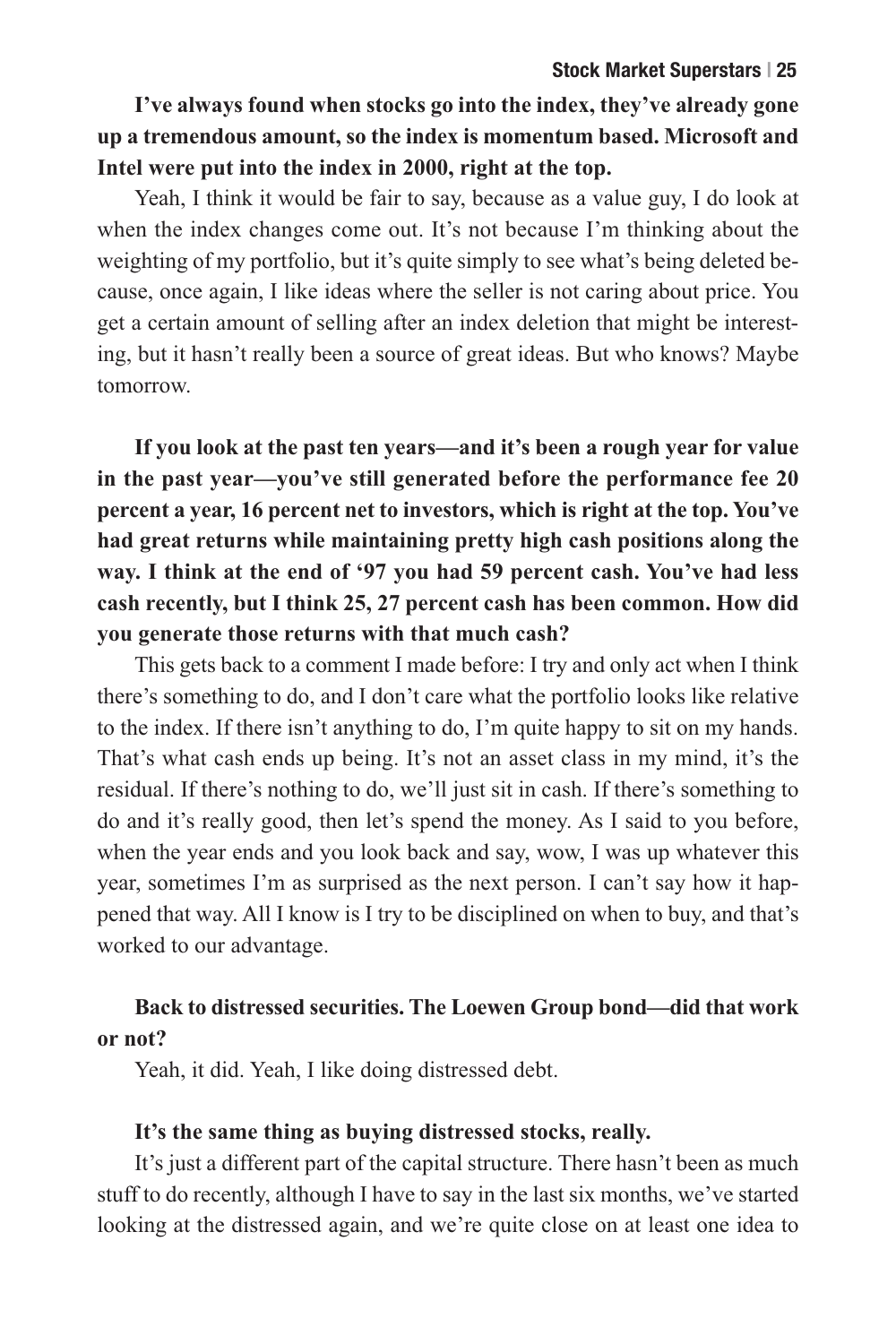buying some of the debt. The advantages to distressed debt are twofold. Sometimes you get a coupon, sometimes not. Secondly, there's usually an event that comes along—a restructuring, an emergence from bankruptcy, or something like that—that allows the position to turn over naturally. You're not dependent on waiting for the business to improve or analysts to get coverage or liquidating to come in. There's usually an event with distress that gives you liquidity. It's an interesting place to invest. We do not buy bonds unless they're significantly discounted from face, and that's the only time we would do it.

#### **Can you pinpoint one thing that has helped you to do well?**

As I said this to you before, it would be trying to emulate Homer Simpson in my daily investment activity. I'm always amazed with the people who get on television and people ask them stock ideas, and they know something about every stock. My brain can only hold so much information. If it's not something that I want to focus on, then I'm not going to spend a whole bunch of time thinking about it. If it is something I'm interested in, then I'll focus on it, and if it's attractive, I'll actually do it. So not feeling like I come in every day having to make a decision but being focused on waiting for what I think are the right decisions and being confident when you make them. I think that there's some advantage to dropping your children on their head at an early age because I think that's what happened to me. Send them into the investment business if that happens.

# **There was a study done where they gave investment problems to sociopaths in prison, and they did much better than the average population. They had no conscience. They didn't care. They just made logical decisions without any emotion.**

At times, my performance has been compared to everything from sociopaths to primates, so if there's any day you're feeling like you're a bright person, don't worry. You can find someone to tell you you're not. So it keeps you humble.

# **Why did you make the insignia for your firm a toad with a prince's crown?**

Well, I guess all of our stocks have warts on them. We have to kiss a lot of frogs to look for the prince, so quite often I think that if I needed one investment tool in this business, it might be LypSyl and not a calculator. That's how the frog came into being.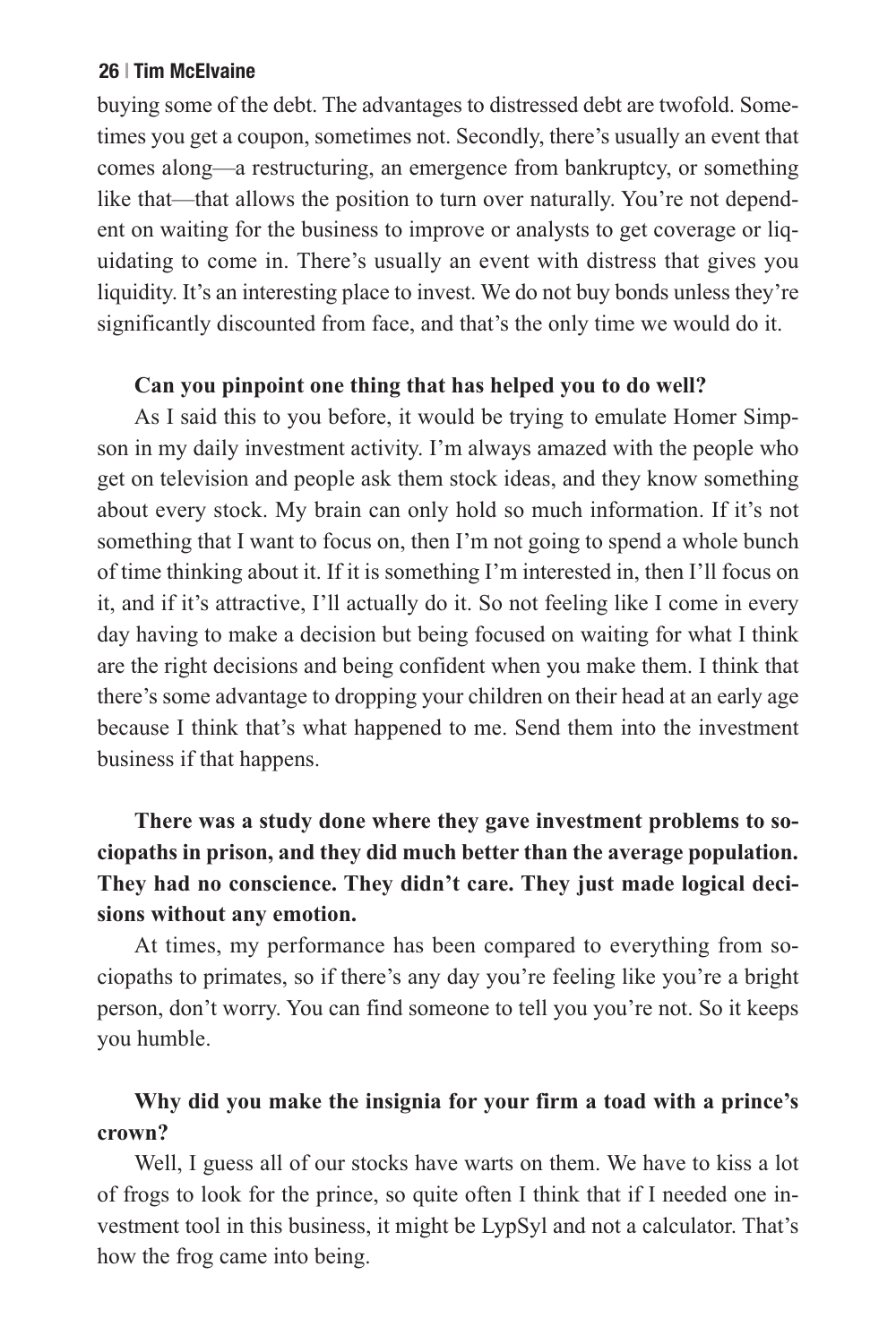# **Does one stock kind of stand out in your mind as being your biggest win and your biggest multi-bagger?**

Your mind is always drawn to most recent stuff, so Sun-Rype was a great win for us. I probably overstayed by a couple of years. I could have sold it earlier. Glacier Ventures is one of the largest publishers of community newspapers. I think we bought our first stock at \$0.70 or so. That management group, Sam Grippo and Jon Kennedy, have been wonderful at creating value over the last five years, and the stock's roughly \$4 give or take a little bit. What I found, is when we look at a stock, I'm not looking for a 20 percent discount to what I think it's worth. I'm kind of thinking if things go right and we wait three or four years or five years can the stock be a double or triple, or quadruple? Thankfully, we've had a number of those and that's helped the performance a lot.

#### **You seem to find a lot of stocks that are under \$5.**

It's quite often not before I buy them.

# **Indigo Books, what drew you to that? At the time Indigo was a dog with fleas.**

I go back to my joke earlier about penguins. It's certainly like that when you go up and you look close at each individual idea. There's usually some significant part that stinks. What happened in Indigo was that they bought Chapters, and the stock essentially had collapsed.

#### **Heather Reisman was involved.**

Yeah. Heather Reisman had formed Indigo, but she was the person behind the merger with Chapters, because Chapters had gotten into some difficulty. They were doing a rights issue. I just was scrolling through the paper, and I saw, "Oh, Indigo is doing a rights issue." As I said before, I try and look for situations where there's an event going on. Following that up, I noticed that the rights issue was backed by Gerry Schwartz. Now he is Heather's husband, but he's also one of the most successful businessmen we have in Canada. I have a partner as well, but I know she's not going to put money into something that I'm doing, into my fund if she thought it was a losing proposition. I think Gerry approached life the same way.

What you had there was essentially insider buying, so that got my interest. I got the documents and said, "Well, what's interesting about Indigo?"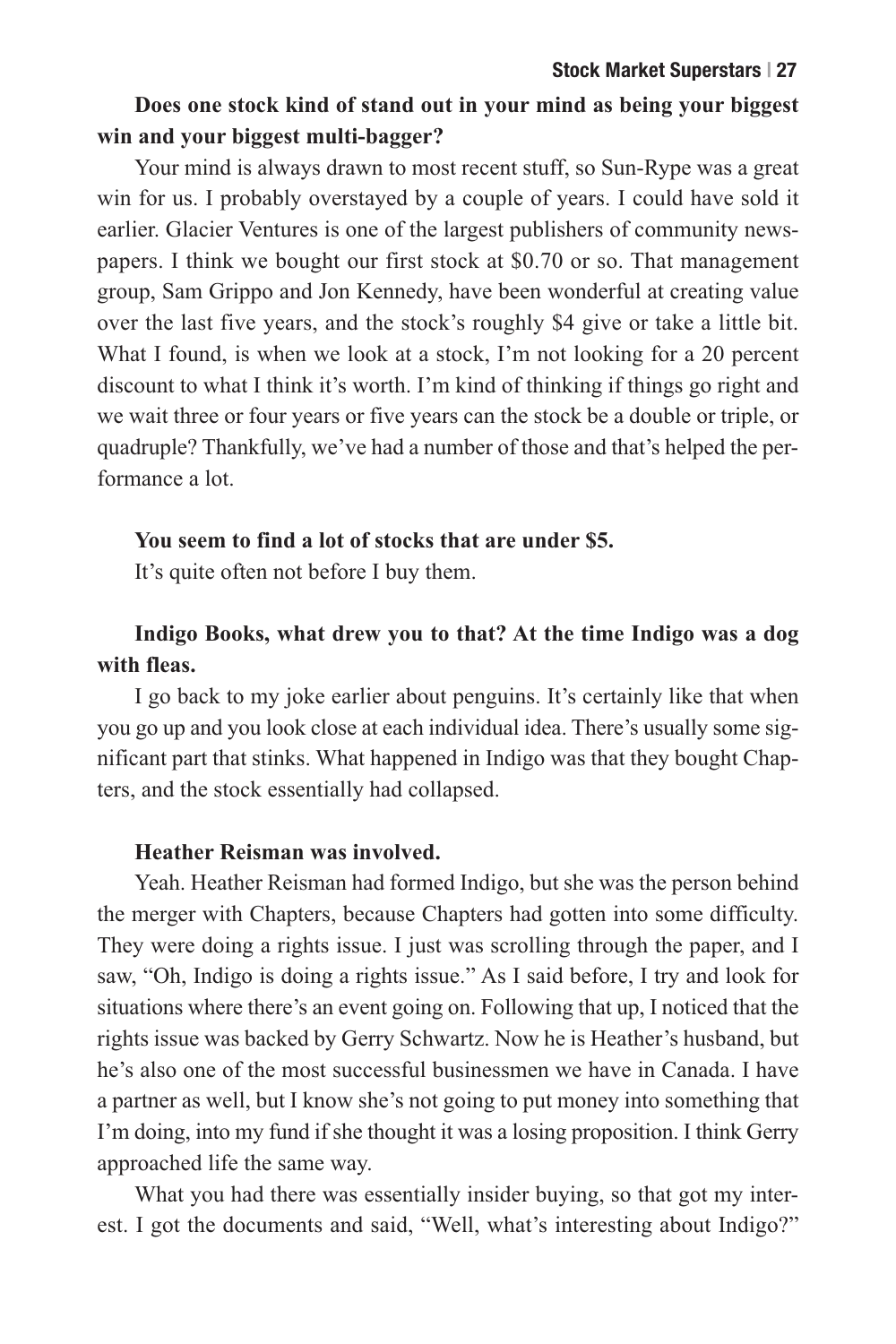First, they have an important presence in Canada. It would be very hard to come in and compete against them. Chapters and Indigo are a large, large network of stores, both in the malls and the superstores, so they have a competitive position. Whether it's worth a lot of money or a little bit of money, it's there. The second thing is the book business is extremely cash generative compared to a lot of retail. The furniture and fixtures are not as significant as you'd expect, so there's actually a fairly high return on invested capital. The business is seasonal. Thirdly, their margins were significantly below similar companies elsewhere in the world. That was basically the four key things. Gerry was putting in money to backstop it, they had an important presence in the industry, they could produce free cash flow, and there was the opportunity for margin expansion. Then from there, I talked to the company—I tried to figure out what might happen over time, and they worked out okay.

#### **You bought it at \$4.50?**

Yeah, something like that. It got as high as \$18 and it is now about \$12. Having a stock go from \$4 to—let's average those two and say \$15 or \$16 that's quite helpful to performance.

# **When you take a stock on, is it always less than 10 percent of the portfolio at cost?**

Yeah, it's like say 5 to 10 percent. In the case of Indigo Books, I think it was like a 7 or 8 percent position, or something like that. If it doubles, it's extremely accretive to performance; if it doesn't, that's where it's painful. That's why I try and only invest in stuff I feel confident in, because when you have a 5 percent position in the portfolio or a 7 percent position in the portfolio, you hate to make a mistake on the easy stuff. There's always going to be stuff out of the blue that hits you, but you hate to make a basic unforced error, as Warren Buffett would call it, on the analysis.

There's a difference between patience and delusion. The important thing for me in Indigo was hearing that management thought margins could expand and seeing some progress towards expanding margins. If that didn't happen, then you have to get out of the position because it's not becoming what you thought it would. I think that's important to understand. You have to be patient for stuff to happen, but you also have to be realistic where you think they're going and test the company against that.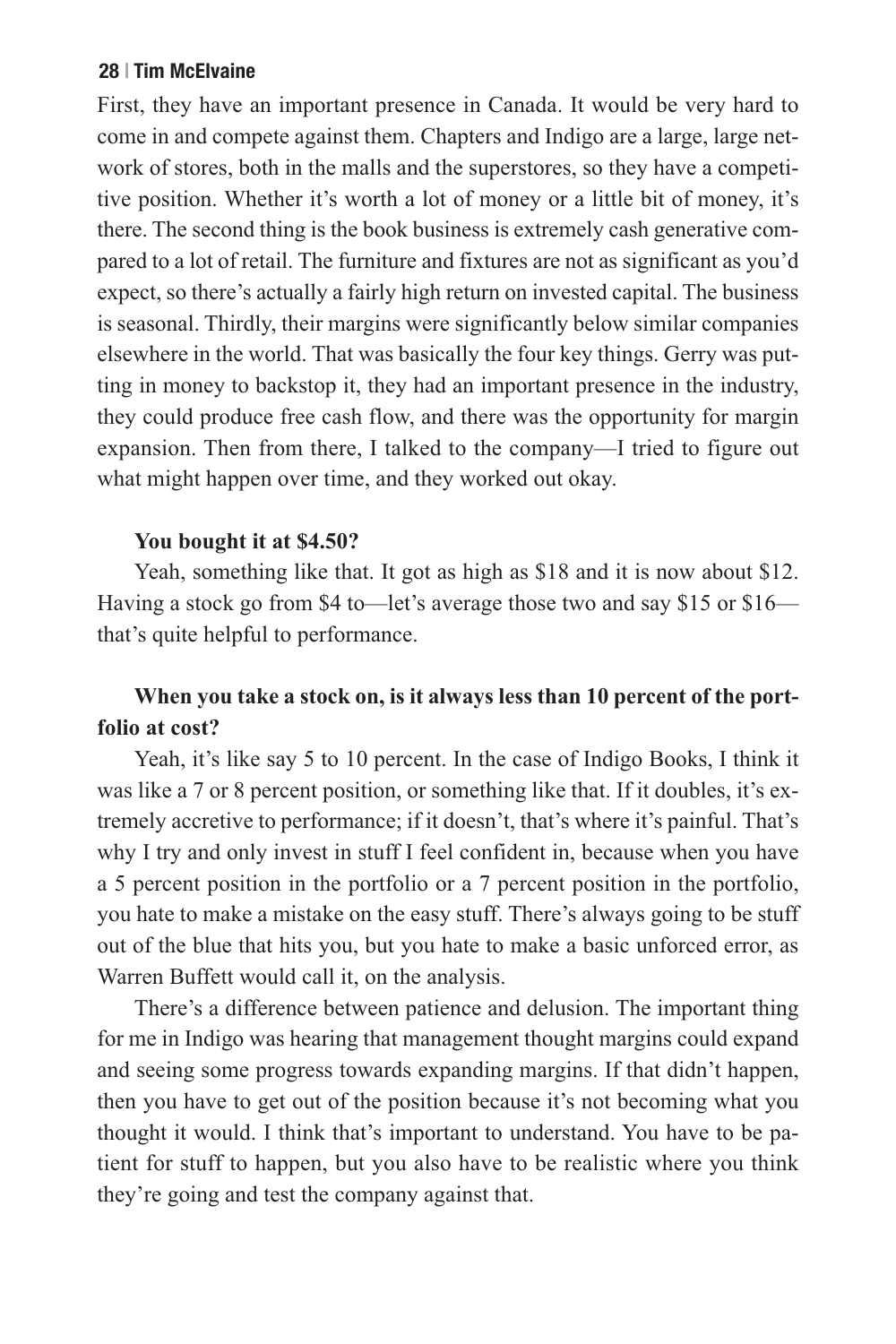#### **How much money do you manage now?**

About \$160 million give or take a little bit. I enjoy my goal in this business: to make my partners a respectable return and enjoy the relationships with them and have fun. Although I'm an accountant, so it's not the same as a growth guy, as I said before. My objective isn't to have a \$10 billion fund. My objective is not to have a family of funds. My objective is over time to compound at a respectable amount of money. I have all my money in the funds, so I can look people in the eye and say, "I'm in the same boat as you."

#### **How many investors do you have approximately?**

Probably about 500, give or take a little bit.

# **I think you try to treat them, like you said, as partners. You did something a few years ago where you got their pictures?**

Yeah, what I said to people was, "Why don't you send us your picture you doing something fun, not your passport photo. With 500 people, it's unrealistic to know all of them. The people broke into three categories: those who just didn't respond, those who sent pictures of themselves doing fun things, and those who just thought I was some psychopath wacko who wanted a picture of them to post on my bathroom wall.

#### **Didn't they get bonus points if they were holding products?**

Yeah, if they sent a picture holding a product of a company we owned in the portfolio. Now at the time, we had Loewen bonds, which was a funeral home, so I wasn't really looking for someone sending that along. We had Molson too, so if they sent a picture, drinking Molson or eating Humpty Dumpty chips or Sun-Rype, that was fine. As I said, not an insignificant number of people thought I was some type of warped psycho. We haven't done that recently.

# **What's your biggest mistake? Is there something that stands out that you just wish you hadn't have done?**

I make a fair number of them. The one that I make consistently is buying too big a position too quickly. Every time I do that, I vow next time I won't, and then I do it again. That's always one of those kind of "I should have known better" things. It doesn't mean that I think I was wrong with the initial position. It was just I went in too early, thinking this time it won't go down by a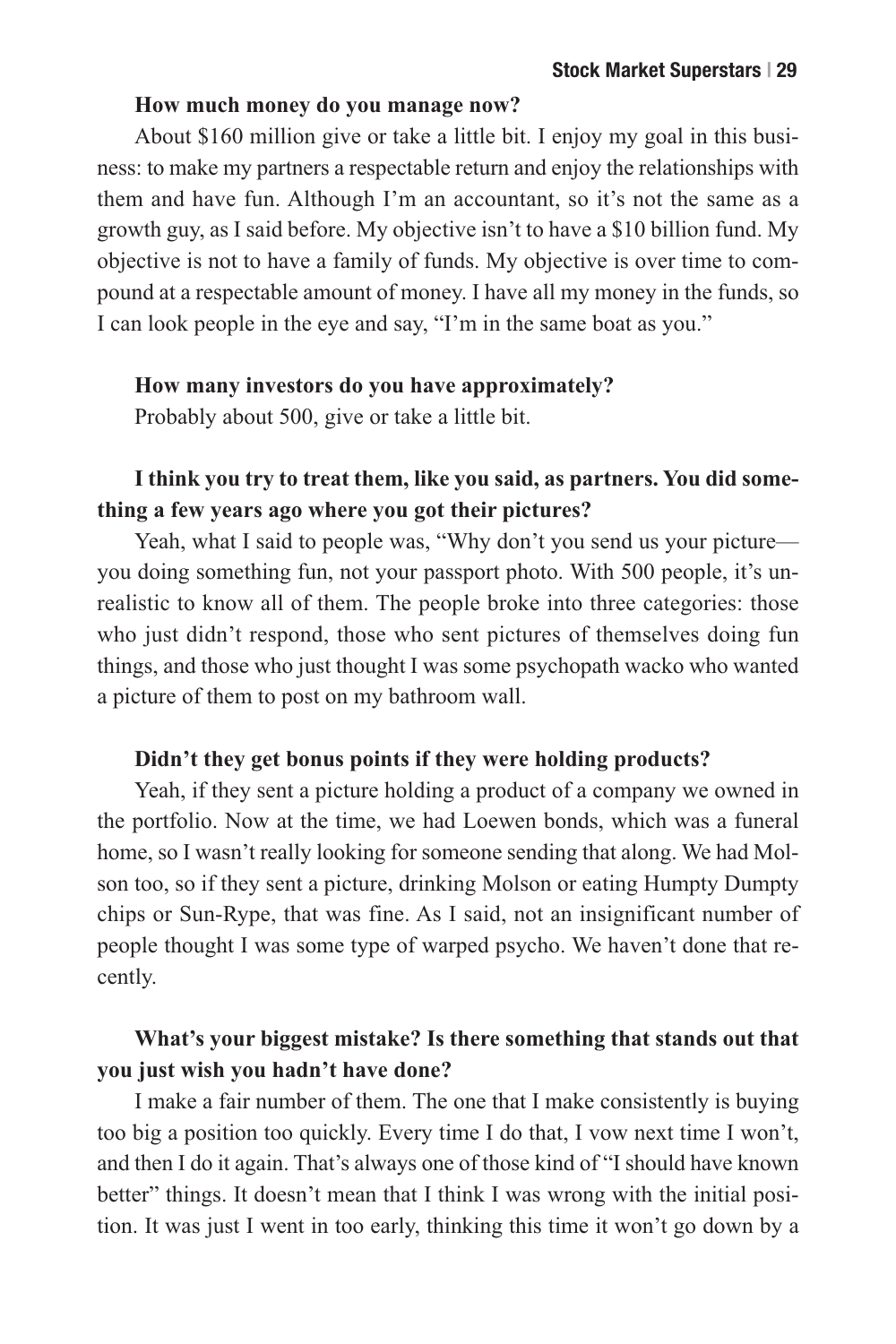third or half or more, and then they always do. So one of these days I'll figure that out, but I haven't yet.

#### **What did you learn from your biggest mistake?**

Well, I was hoping to learn.

#### **You haven't learned it yet, but you're still working on it? [Laughs]**

I think that's getting into my brain. The other thing is, if I kind of look back over the ten years, it always takes a little bit longer than you think in a value stock. You get in there and you think that it's a two-year turnaround, and it ends up being a three- or four-year turnaround. Sometimes it can take more money that you think, but sometimes it goes up more than you think. I never once thought that Indigo would ever see \$18 when we bought it. The second thing is being invested with good people has always made a difference to me. I've been fortunate enough to understand the incentives or where people are coming from. I'm talking about primarily the board here. That's bailed me out of many a difficult situation. I think more about that now than I perhaps did when I first started in the business in '91.

#### **Management is the key?**

Not so much management; it's having directors. I've seen companies with the largest compliance manuals on earth, but I'd rather take a director with common sense and \$200,000 worth of stock over the best compliance follower in the world. I think having some skin in the game makes a real difference at the board level because the board then sets the goalposts for management.

# **I think sometimes you have warning labels on your reports. What are those all about?**

You always say, "What I did yesterday doesn't mean that I can do it again tomorrow," so that's a big thing in the investment business. Conversely, I would say that if you invest with someone, whether it's Eric Sprott or Warren Buffett or George Soros or whomever, the first thing you want to do is understand how they invest and whether or not you're comfortable with it. Then, from time to time, check and make sure they're still investing the same way they said they would invest. People are going to have good times and they're going to have bad times, but I think the best investors have been ones who are disciplined and consistent in their approach.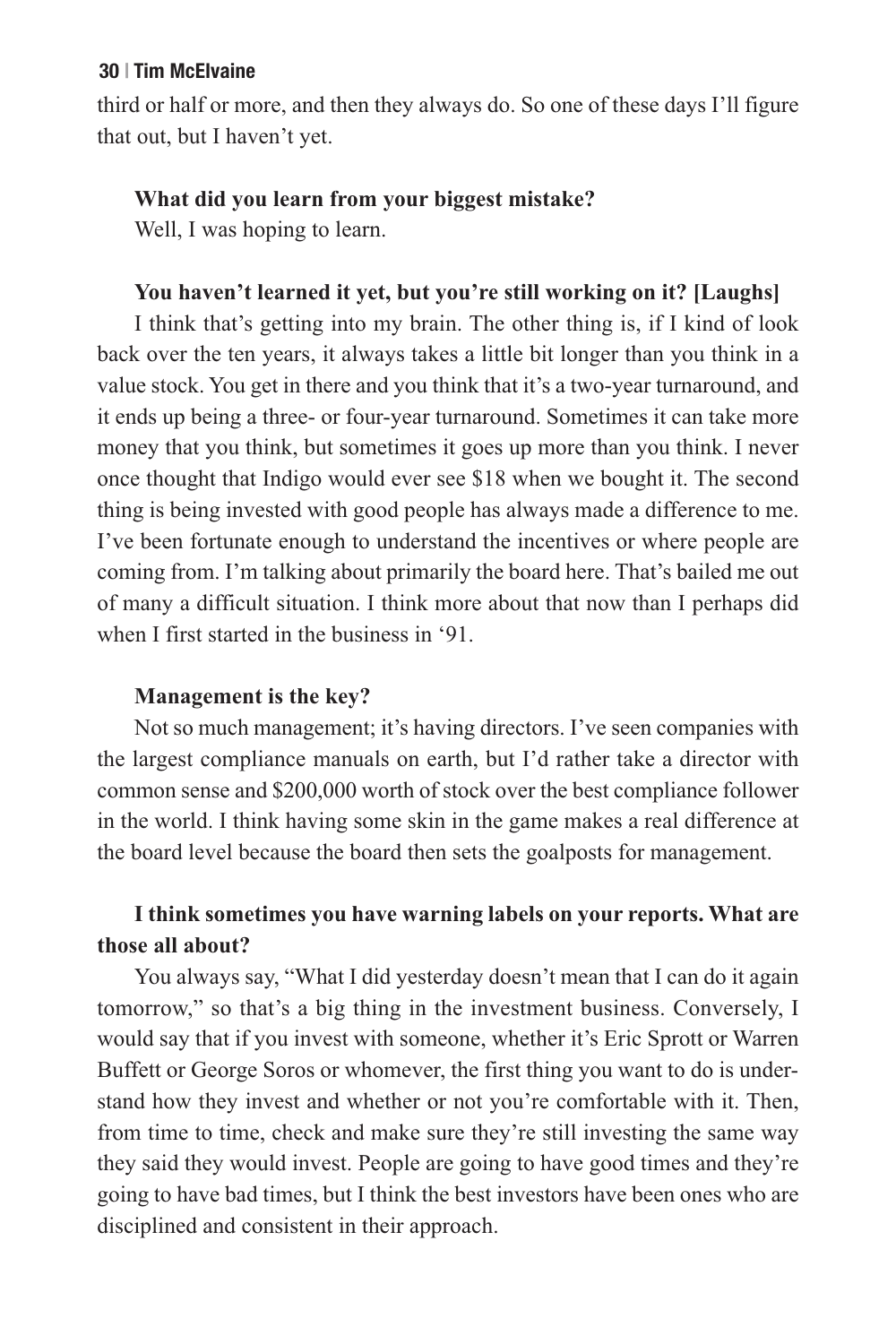**I think that's why a lot of these guys that I've interviewed for the book work for themselves, because they can be free thinkers. You can afford to think outside the box when you work for yourself.**

What you do is you get people who come in and say, "You shouldn't own this, you shouldn't own that, you shouldn't own this," so you end up succumbing to the pressure from others. With your own business, you answer to your investors, of course, but also to yourself at the end of the day. A lot of my investors are friends or family or people I can put a face to, which means I do feel quite a responsibility to them with every decision I make. My reputation is really all I have, so without a doubt I can make mistakes, but I'm not going to do anything that disadvantages my investors.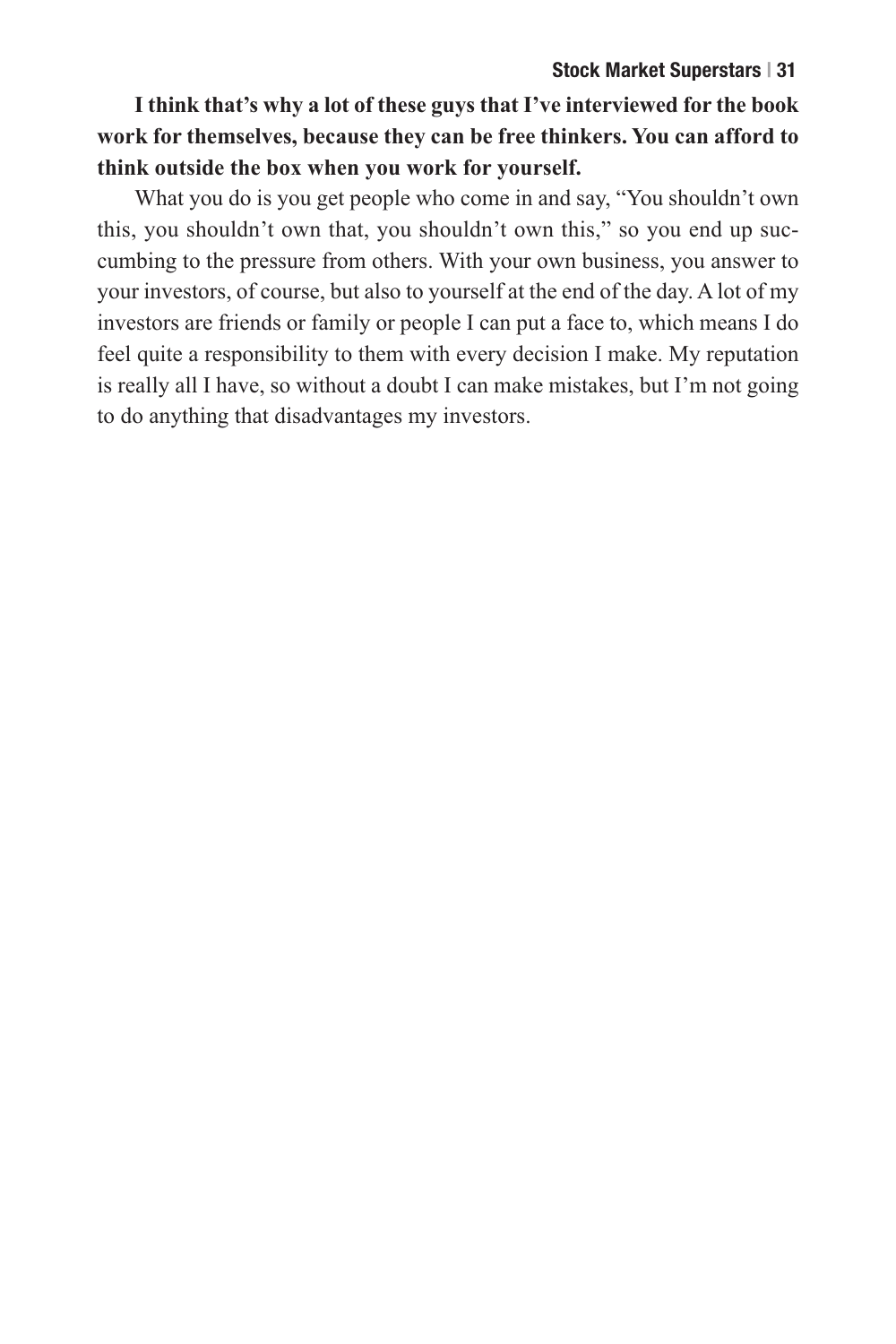# **The McElvaine Investment Trust ("The Trust")**

- 1. Highly satisfactory longer-term performance can be achieved by focusing on companies selling below net asset value.
- 2. Given the size of the Canadian market, a small investment fund has a significant competitive advantage.
- 3. The purpose of an investment vehicle is to make money, not to own stocks. This is an important distinction because it means the Trust will only invest when presented with an attractive situation.
- 4. As there are few good ideas, there are times when concentration may be helpful.
- 5. An incentive fee structure rewards performance, not asset growth.